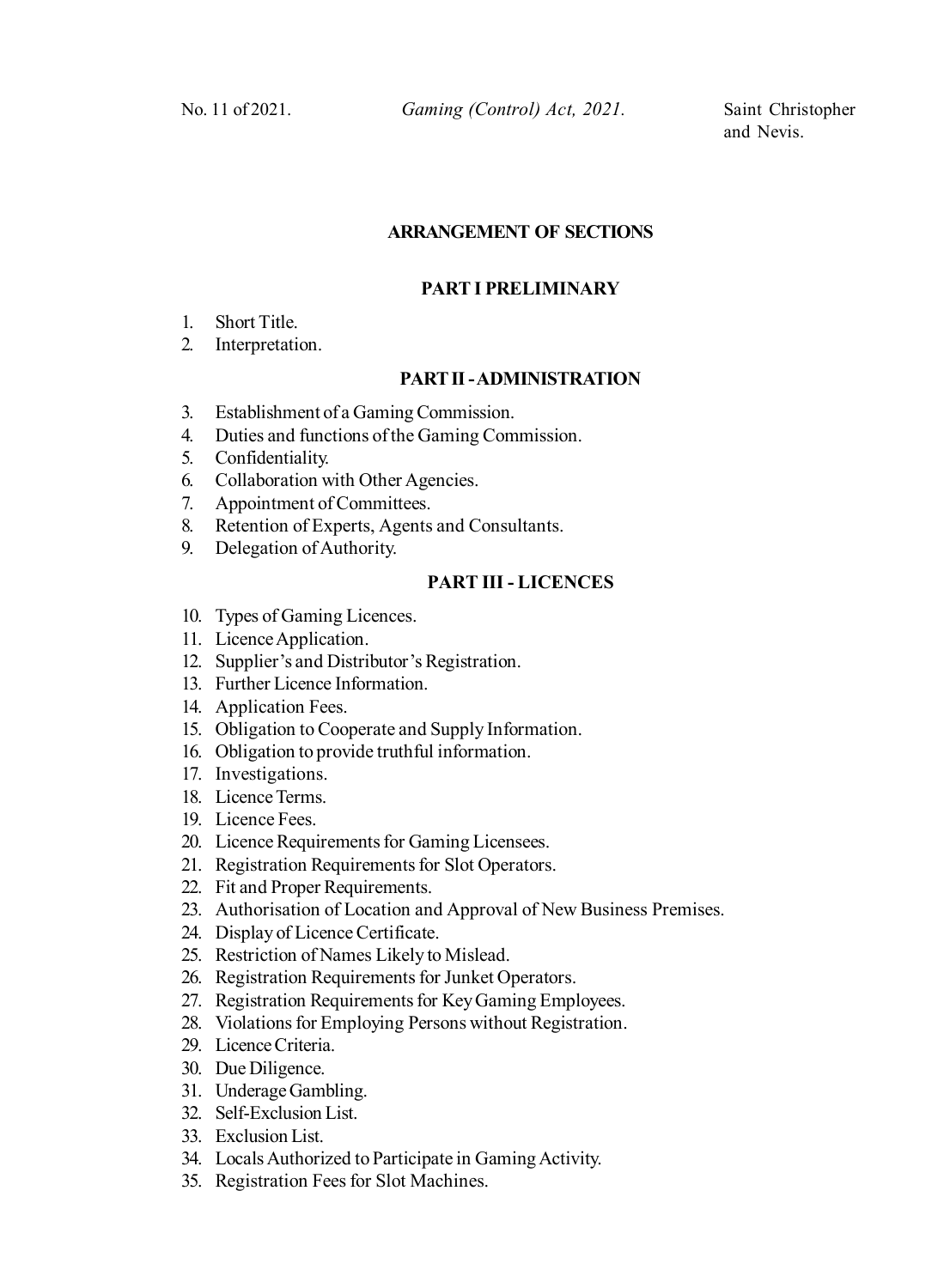### (ii)

*Gaming (Control) Act, 2021 - 11.*

# **Part IV – Finance and Record Keeping**

- 36. Maintenance of Records.
- 37. Internal Controls.
- 38. Breach of Internal Controls.
- 39. Audited Financial Statements.
- 40. Submission of Audited Financial Statements.

# **Part V - Miscellaneous**

- 41. Licence not Transferable.
- 42. Administration by Conservator.
- 43. Racing Rules for Conduct of Racing.
- 44. Swindling and Cheating.
- 45. General Penalty and Fixed Penalty.
- 46. Regulations.
- 47. Act to Bind the Crown.
- 48. Transitional.
- 49. Application of Taxes.
- 50. Repeal.

Schedules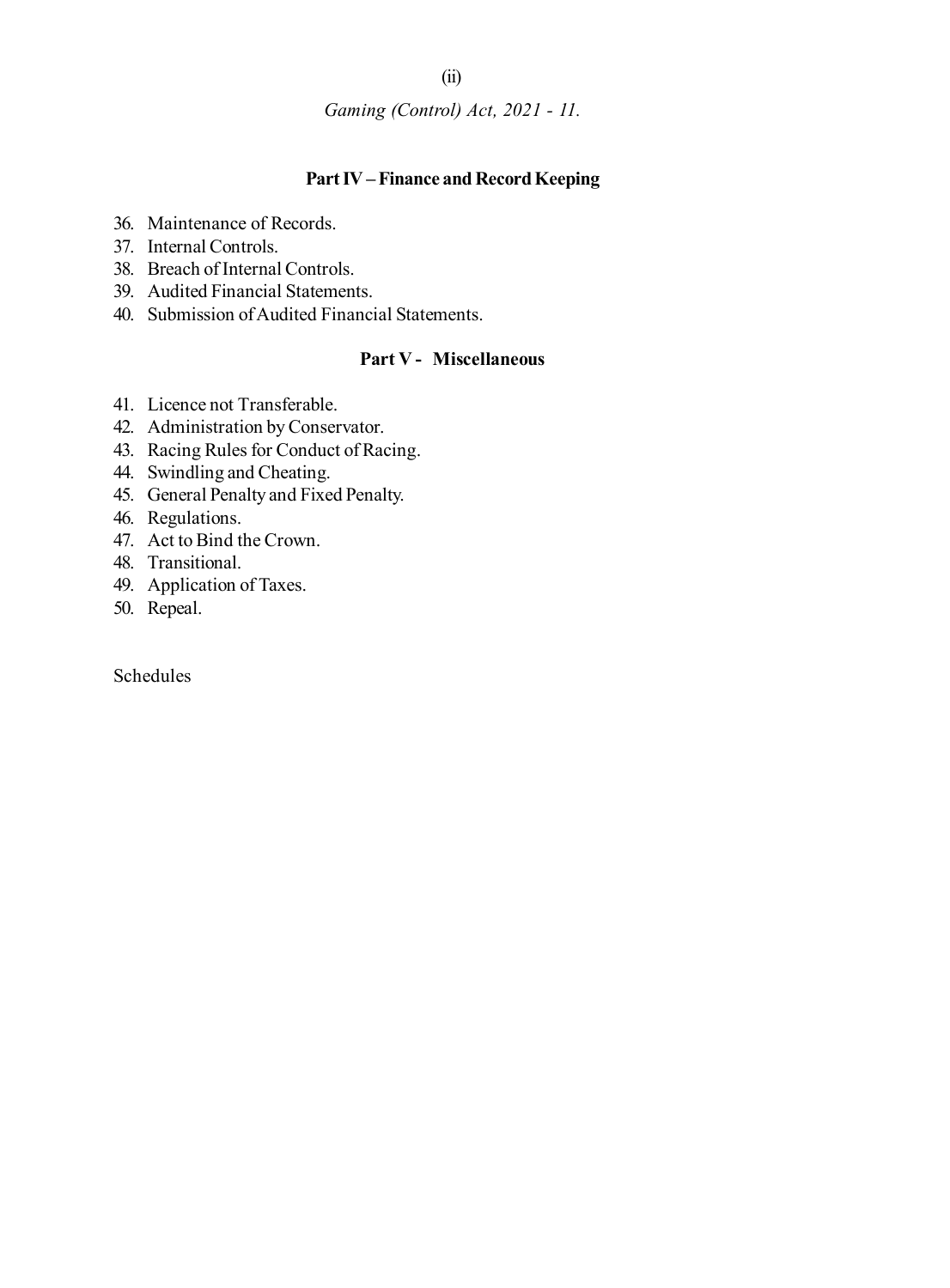*Gaming (Control) Act, 2021 – 11.* No. 11 of 2021. *Gaming (Control) Act, 2021.* Saint Christopher

and Nevis.

**LS**

I assent,

SAMUELWEYMOUTH TAPLEY SEATON *Governor-General.* 26th March, 2021.

# **SAINT CHRISTOPHER AND NEVIS No. 11 of 2021**

AN ACT to provide for the effective and comprehensive regulation of the Gaming Industry within Saint Christopher and Nevis and for other incidental matters.

# **[***Published 26th March 2021, Extra-Ordinary Gazette No. 15 of 2021***.]**

BE IT ENACTED by the Queen's Most Excellent Majesty, by and with the advice and consent of the National Assembly of Saint Christopher and Nevis and by the authority of the same as follows:

### PART I – PRELIMINARY

#### 1. **Short Title.**

This Act may be cited as the Gaming (Control) Act, 2021.

#### 2. **Interpretation.**

- (1) In this Act, unless the context otherwise requires:
	- "applicant" means a person who has applied to the Commission for a licence to engage in activity regulated under this Act;
	- "bet" means to risk a sum of money or other item of value on the outcome of a future event;

"Commission" means the Gaming Commission established under section 3;

- "casino" means physical premises from or on which gaming activity is carried on as follows
	- (a) the offering of betting on any event or wagering as authorised by a gaming licence;
	- (b) the playing of or the offering for play of gambling games including table games, slot machines and poker, as authorised by a gaming licence;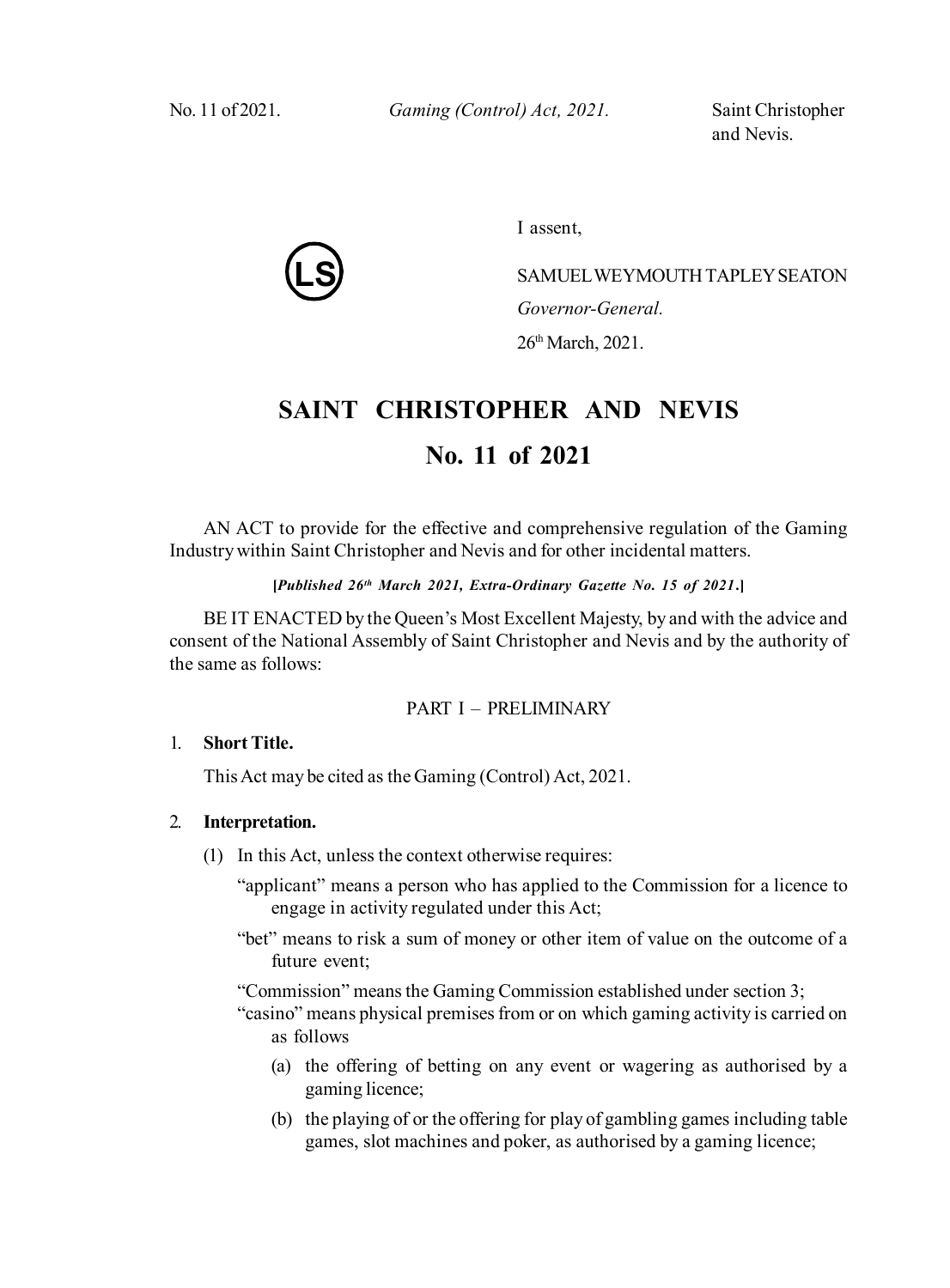- "casino hotel" means a building, structure or group of buildings being a hotel or part of a hotel licensed in accordance with the provisions of the Licences on Businesses Occupations Act, Cap. 18.20, in which a casino is operated;
- "conservator" means a fiduciary appointed pursuant to this Act to temporarily manage and control a casino, slot parlour or racetrack upon revocation of a gaming licence or failure to renew a gaming licence;
- "Financial Services Regulatory Commission" means the Financial Services Regulatory Commission established pursuant to section 3 of the Financial Services Regulatory Commission Act, Cap. 21.10;
- "gaming" means the playing of a game for winnings, prize money or money's worth, including lotteries, the conduct of casino and slot parlour operations, internet gaming, sports betting as well as any wagering activity based on the racing of dogs, horses, cars and other forms of racing but does not include social gaming for the purposes of this Act;
- "gaming activity" means an activity, not being social gaming, that involves gaming by
	- (a) placing or accepting a bet or wager under subsection (2);
	- (b) making available for play or playing a gambling game as referred to in subsection (3);
- "gaming employee" means any natural person who is not a key gaming employee and who is employed in the operation of a casino, slot parlour or racetrack, including the following
	- (a) dealers,
	- (b) pit bosses;
	- (c) floor persons;
	- (d) slot machine, casino and racetrack security and surveillance personnel;
	- (e) cage personnel, count room personnel, data processing personnel;
	- (f) other personnel whose employment duties predominantly involve the maintenance and operation of gaming or racing activity or equipment and assets or who work in a restricted casino or slot parlour area;
- "gaming entity" means an entity conducting gaming or a gaming activity;
- "gaming licence" means a licence issued by the Commission that permits the licensee to carry on a gaming activity including the owning, managing or operating of a casino, a lottery, internet gaming, or a slot parlour;
- "gaming licensee" means a person who holds a gaming licence under this Act;
- "supplier" means a person who manufactures, sells, tests or repairs slot machines and other gaming equipment;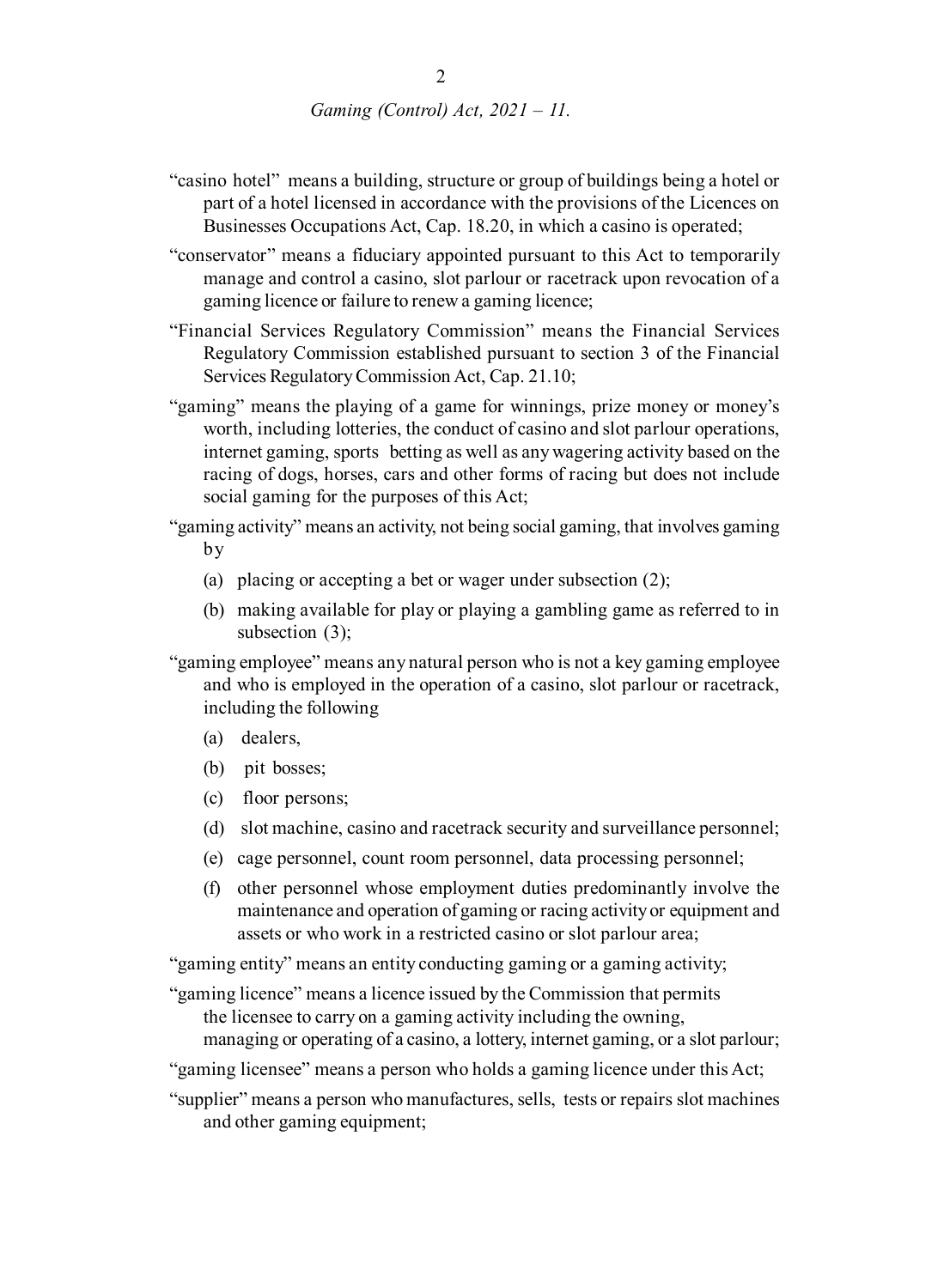- "holding company" means a corporation, association, firm, partnership, trust or other form of business organization, other than a natural person, which in respect of a gaming or supplier licence
	- (a) directly or indirectly owns the licence;
	- (b) has the power or right to control the licence;
	- (c) has the power to vote any significant part of the outstanding voting securities of a corporation or any other form of business organization which holds or applies for a gaming licence or supplier licence;

"internet gaming" means a gaming activity in which the offering for play and playing by a person of a gambling game is made available through communications technology or electronic means and accessed over the internet or other relevant communications network;

"institutional investor" means

- (a) an entity having an ownership interest in a gaming licence, supplier's licence or a holding company thereof;
- (b) an applicant for a gaming licence, a supplier's licence or a holding company thereof including
	- (i) a corporation, bank, insurance company, pension fund or pension fund trust, retirement fund, including funds administered by a public agency, employees' profit-sharing trust or fund,
	- (ii) an association engaged, as a substantial part of its business or operation, in purchasing or holding securities; and
	- (iii) such other persons designated by the Commission

as an institutional investor under this Act;

"junket" means an arrangement intended to induce a person or group of persons to come to a particular casino or slot parlour to gamble, whereby the person or group of persons is selected by a junket representative for participation on the basis of the person's pre-qualification and willingness to gamble at a certain level in the casino or slot parlour;

"junket operator" means a person that provides junket services;

- "junket representative" means a natural person who negotiates the terms of a junket, or engages in the referral, procurement or selection of persons who may participate in a junket;
- "key gaming employee" means a natural person including a Chief Executive Officer, Chief Operating Officer, Chief Financial Officer, Controller, Slot Supervisor, or Table Games Supervisor; or such other qualifying persons as may be designated by the Commission who are employed by a gaming or racing operator licensee or applicant in a supervisory capacity or who are otherwise empowered to make decisions which would impact gaming or racing operations;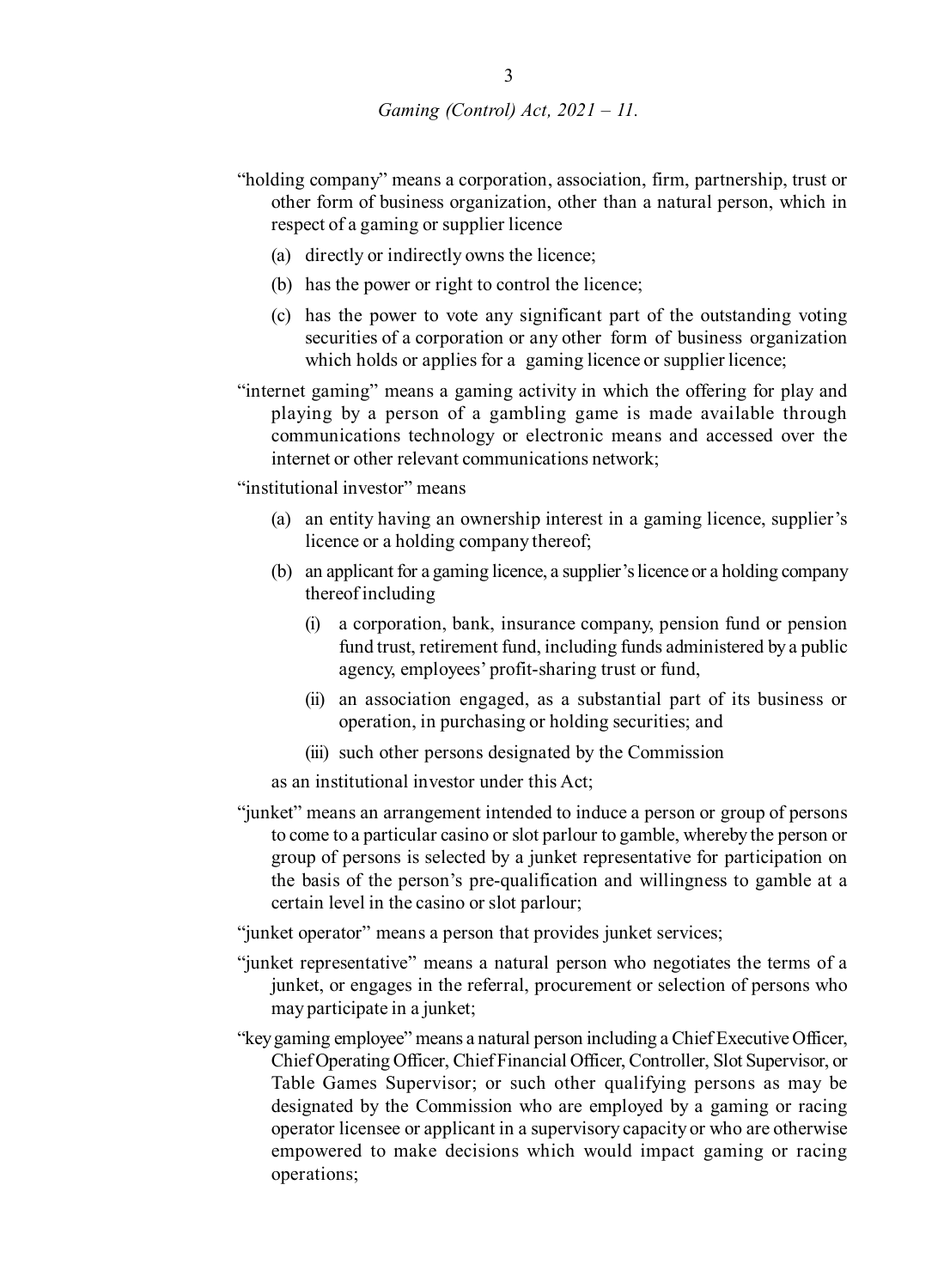"lottery" includes

- (a) a sweepstake;
- (b) a game where lots are drawn; or
- (c) a means of raising money by selling numbered tickets drawn at random

whereby prizes, in the form of money or any other thing of value, are distributed or allotted in any manner depending upon or determined by chance or lot, held, drawn, exercised or managed in Saint Christopher and Nevis or the outcome of which is dependent on an event occurring in Saint Christopher and Nevis;

- "lottery agent" means an establishment selling a lottery ticket or lottery game for or on behalf of a lottery licensee;
- "Minister" means the Minister responsible for Finance;
- "person" includes an individual, corporation, limited liability company, association, joint venture, firm, partnership, trust or other form of business association;
- "racing operator licence" means a licence issued by the Commission that permits a person to own, manage or operate a racetrack, for horse racing, car racing, or other forms of racing;
- "slot machine" means any mechanical, electrical, video, electronic or other device, contrivance or machine used in connection with a gambling game which, upon insertion of money, a token or a similar object therein, or upon payment, whether directly or indirectly, by or on behalf of a player of any consideration whatsoever that is required, is available to be played or operated and the playing or operation of which, whether by reason of the skill of the player or operator or the application of the element of chance or both, may deliver to the person playing or operating the machine, cash, tickets, receipts or tokens to be exchanged for cash or merchandise or anything of value whatsoever, other than unredeemable free games, or may entitle such person to receive such cash, tokens, merchandise or thing of value, whether the payoff is made automatically from the machine or in any other manner whatsoever; provided that notwithstanding the above, for the purposes of any offence created by this Act, a "slot machine" shall include any machine, apparatus or device which
	- (a) has the capacity to provide as a prize, reward or consideration for successfully playing the game concerned, more than one coin, token or other consideration sufficient in value to enable the player, by inserting or in any manner procuring the insertion into such machine or the registration thereby of such coins, tokens or other consideration, to play more than one further game, or the opportunity to play more than ten further games immediately without the insertion of another coin, token or other consideration;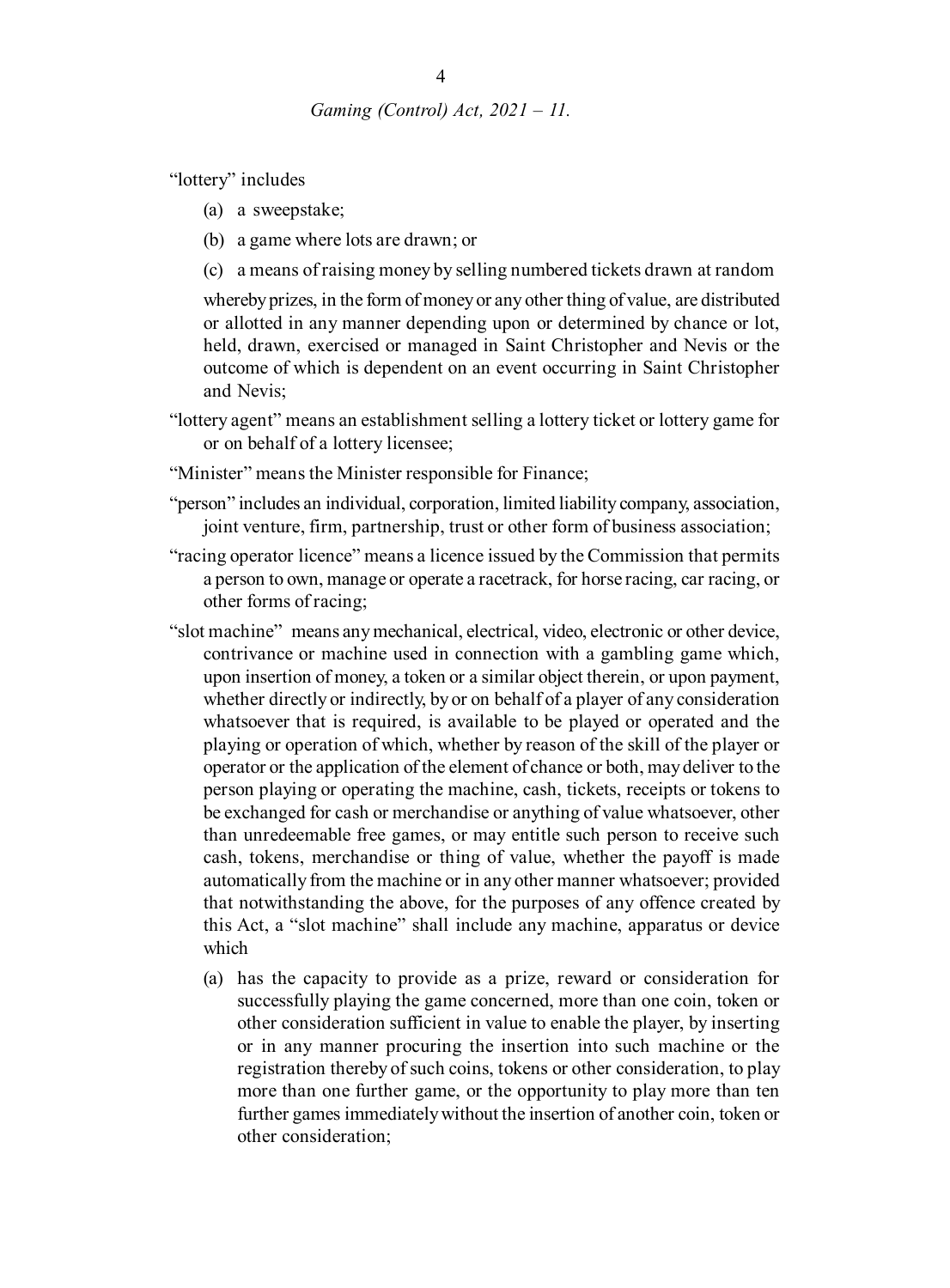- (b) offers a game, the outcome of which is determined or displayed by way of reels, whether mechanical or video generated, or is operated on any similar principle;
- (c) is an incomplete machine, device or apparatus which was previously a slot machine, but has been subsequently modified, or which is, or was intended to be made into a slot machine, including but not limited to any such machine, device or apparatus to which there is affixed an identification plate bearing the manufacturer's serial number;
- (d) has been declared by the Minister by notice in the *Gazette*, to be a slot machine; or
- (e) is an electronic version of a table game;
- "slot operator" means a person operating or managing a physical location where a set number of slot machines are in operation, as prescribed in the Sixth Schedule;
- "slot parlour" means a physical location licensed by the Commission for the operation of a set number of slot machines as prescribed in the Sixth Schedule;
- "social gaming" means any form of gaming, other than gaming involving or requiring the use of any gaming device, excluding cards, dominoes or dice, which takes place
	- (a) on a domestic occasion in a private dwelling or in the yard or elsewhere on the premises of a private dwelling;
	- (b) in a public place but which is not carried on for the purposes of any profit, reward, trade or business other than participating as a player;
	- (c) in an establishment where the players consist exclusively or mainly of persons who are employees, residents or inmates of that establishment; or
	- (d) on premises which belong to a college or other educational institution for persons over compulsory school age, which are provided exclusively or mainly for persons who are fellows or members of, or tutors or students at, that institution and the players consist exclusively or mainly of such persons,

provided that no person directly or indirectly receives any fee, percentage of winnings, or additional payment for conducting the gaming activity, other than participating as a player;

"slot parlour operator" means a person who is in charge of a slot parlour;

- "wager' means the betting or risking of money on the outcome of an unpredictable event;
- "winnings" means any money, payout, prize or other thing of value accruing to a player as a result of having successfully played a gambling game or having correctly predicted the result of the event in respect of which a bet was placed.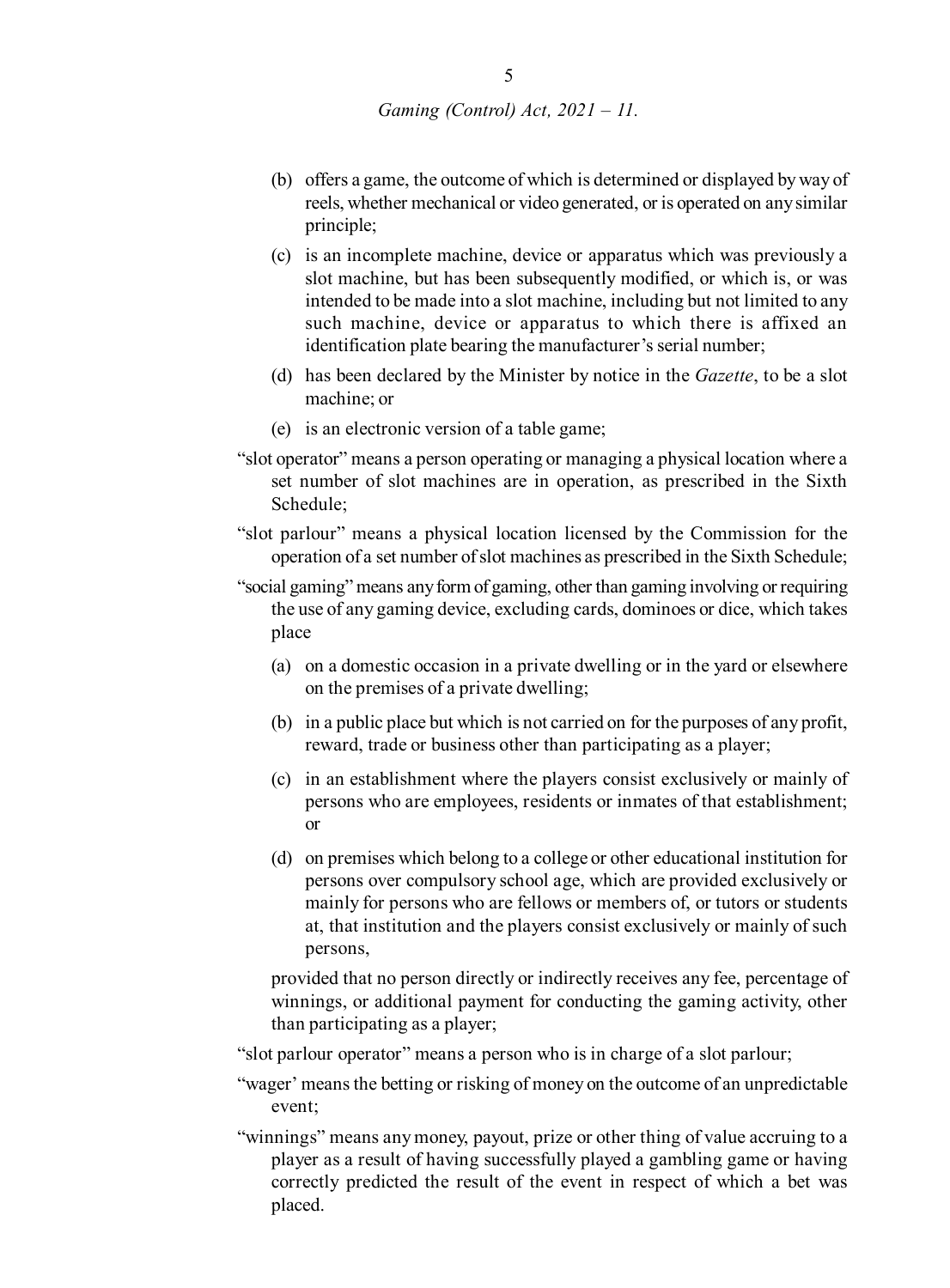(2) For the purposes of subsection (1), a person places or accepts a bet or wager when that person

- (a) being a player, stakes money or anything of value with the holder of a gaming licence on any event; or
- (b) being the holder of a gaming licence
	- (i) accepts a stake of money or anything of value on any event from a player; or
	- (ii) accepts a stake of money or anything of value on a bet on any event with another holder of a gaming licence or any other person licensed by any other jurisdiction to engage in betting;
- (c) stakes or accepts a stake of money or anything of value on any event with one or more other persons; or
- (d) expressly or implicitly undertakes, promises or agrees to do anything referred to in paragraphs  $(a)$ ,  $(b)$  or  $(c)$ .

(3) For the purposes of subsection (1), social gaming includes a religious or other charitable event where the maximum reward does not exceed a threshold prescribed by the Minister;

- (4) A game is a gambling game if
	- (a) it meets the following criteria
		- (i) it is played upon payment of any consideration, with the chance that the person playing the game might become entitled to, or receive a pay-out; and
		- (ii) the result of the game might be determined by the skill of the player, the element of chance, or both; or
	- (b) it is a bet or wager under subsection (2), that is placed in relation to an activity meeting the criteria in paragraph (a).

# **PART II – ADMINISTRATION**

#### 3. **Establishment of a Gaming Commission.**

(1) There is established a Gaming Commission for Saint Christopher and Nevis.

(2) The Financial Services Regulatory Commission shall function as the Gaming Commission for Saint Christopher and Nevis and shall have the authority to exercise the powers conferred upon it by the Financial Services Regulatory Commission Act.

(3) The Gaming Commission shall have jurisdiction and oversight for the regulation of all forms and types of licensed gaming activities in Saint Christopher and Nevis with the objective of achieving the following

(a) to ensure that gaming activities are subject to and operated in accor dance with adequate standards in accordance with the provisions of this Act, other related laws and any pertinent rulesand regulations;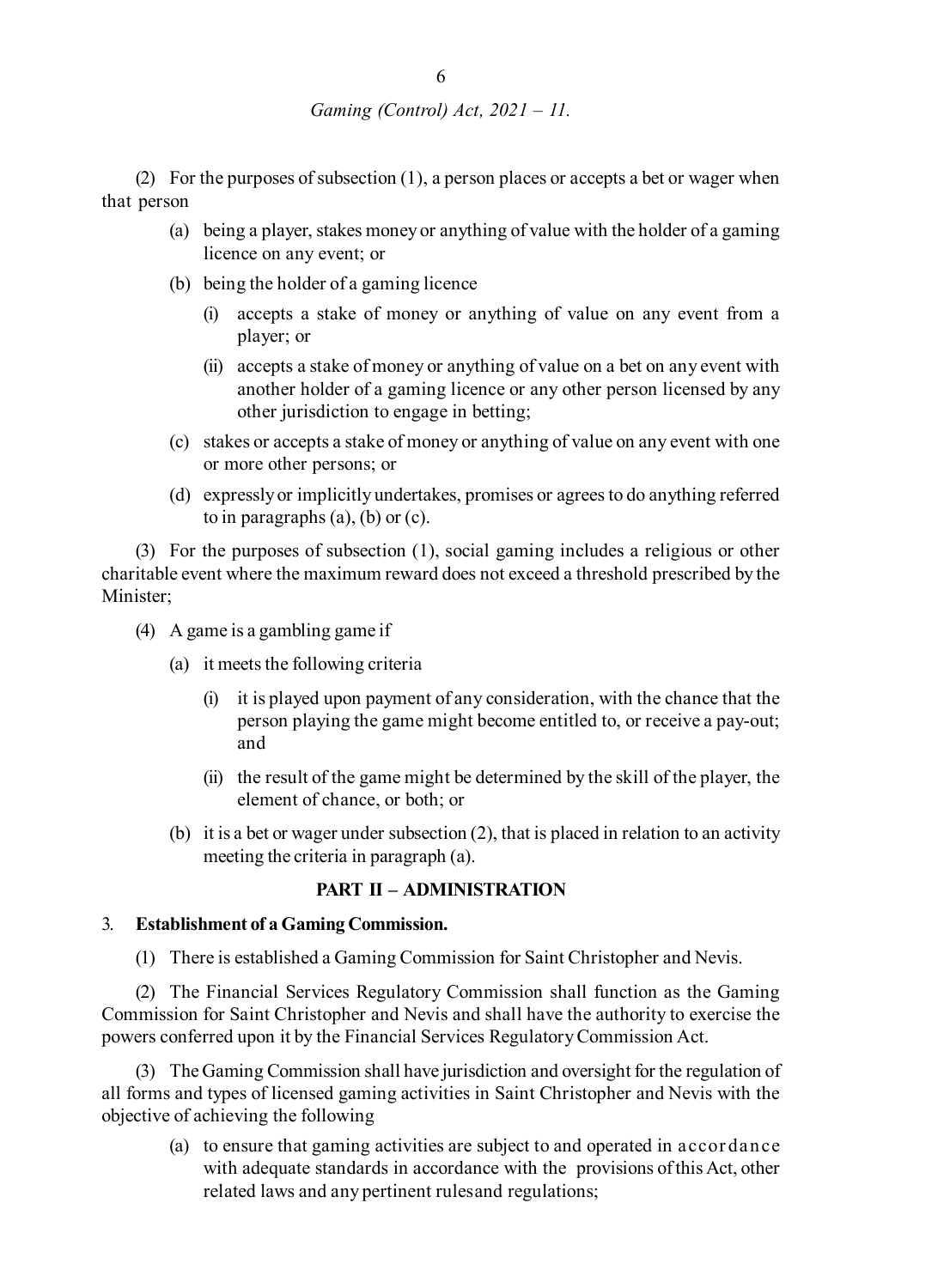- (b) to protect the gaming industry from the exploitation of criminals;
- (c) to safeguard and strengthen the gaming industry from money laundering, terrorist financing, proliferation of the financing of weapons of mass destruction and related activities.

(4) Pursuant to the exercise of its powers in subsection (3), the Commission shall conduct examinations of the operations of gaming licensees.

(5) The powers conferred on the Commission pursuant to this Act are in addition to any other powers conferred on the Commission pursuant to any other enactment.

#### 4. **Duties and Functions of the Gaming Commission.**

The Commission shall have authority for the implementation and enforcement of this Act, with jurisdiction over all persons and entities participating in gaming operations, including, responsibility for:

- (a) controlling and regulating all forms of gaming;
- (b) granting or denying any application for a licence or registration required under this Act;
- (c) registering racehorses, dogs, racing cars and the respective owners thereof;
- (d) restricting, suspending or revoking any licence or registration issued under this Act;
- (e) investigating the suitability of all applicants for any licence required under the Act;
- (f) determining the qualifications for applicants for licences under this Act;
- (g) reviewing all licence applications;
- (h) monitoring of compliance to determine whether there are any breaches of this Act or the regulations promulgated hereunder;
- (i) imposing administrative penalties on
	- (i) gaming operations and their executives and employees; and
	- (ii) suppliers and their executives for violations of the Act;
- (j) collecting all licence and application fees and monetary penalties imposed by the Act;
- (k) monitor compliance of gaming licensees in respect of policies designed to deter compulsive gambling and to prevent underage gambling;
- (l) adopting rules and regulations as deemed necessary to fulfill the policies of the Act;
- (m) hearing all disputes arising out of the racing rules set forth pursuant to this Act;
- (n) setting minimum standards of competence for trainers and jockeys;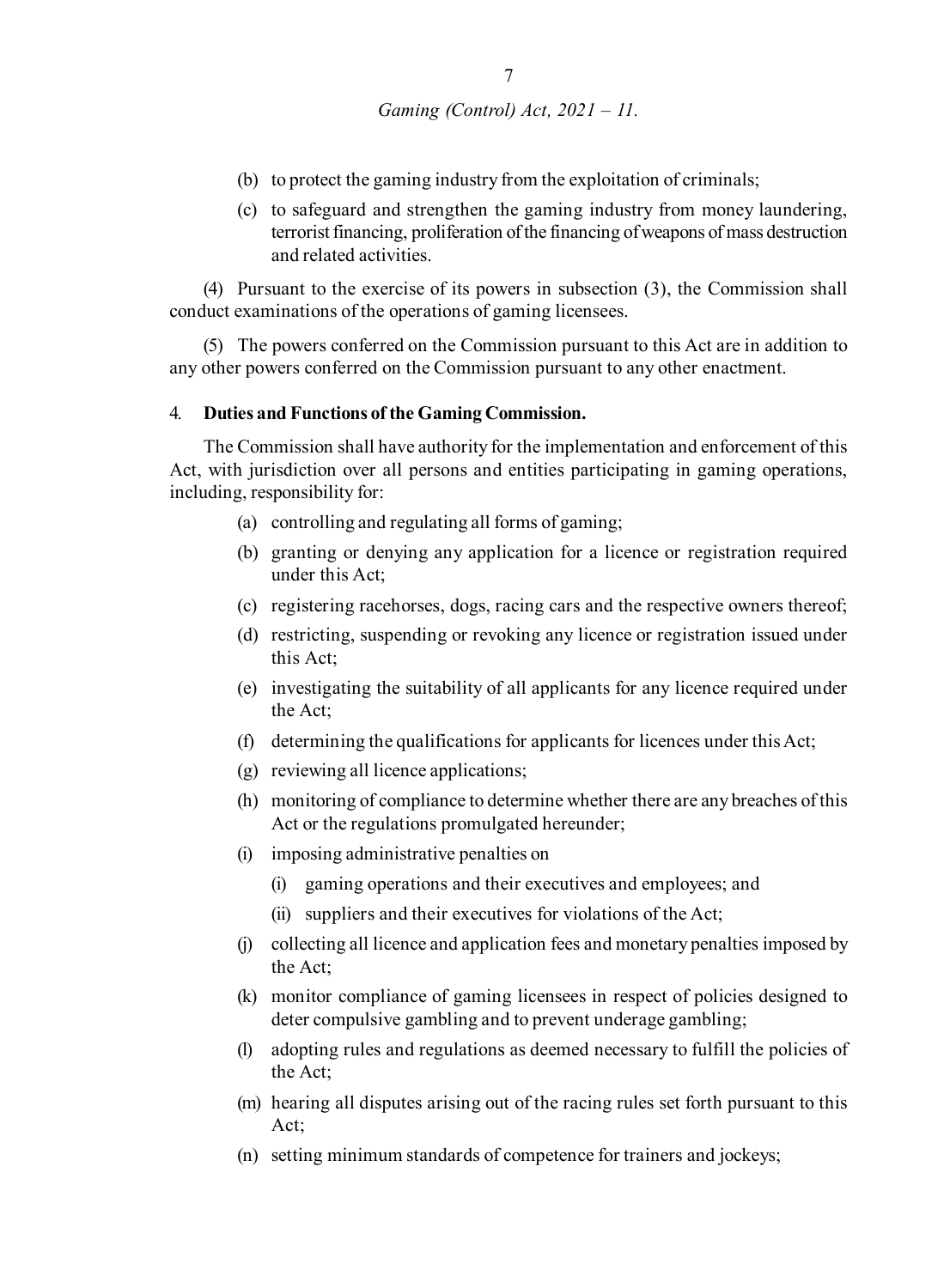- (o) establishing regulatory procedures pertaining to local residents seeking to participate in legalized gaming operations;
- (p) examining the books, records and accounts of gaming and racing operator licensees;
- (q) ensuring the compliance by licensed entities with internal controls, including anti-money laundering, countering the financing of terrorism and countering the proliferation of the financing of weapons of mass destruction, provisions pursuant to the provisions of the Proceeds of Crime Act, Cap. 4.28 the Anti-Terrorism Act, Cap. 4.02 the Financial Intelligence Unit Act, Cap. 21.09 the Anti-Proliferation (Financing of Weapons of Mass Destruction) Act, No. 10 of 2020 and all regulations made pursuant to these Acts;
- (r) authorising inspectors for gaming establishments and racetracks;
- (s) adopting rules for the appointment of a conservator to temporarily manage and control the gaming establishment in the event of a revocation of a gaming or racing operator licence or the failure to renew said licence;
- (t) establishing regulatory procedures for the issuance of credit;
- (u) establishing regulatory procedures for security arrangements within a racetrack, including security of persons, horses, dogs and vehicles; and
- (v) maintaining a Master List of all authorized slot machines by licensee and location.

#### 5. **Confidentiality.**

The matters of the Commission shall be kept confidential by all members and staff of the Financial Services Regulatory Commission.

#### 6. **Collaboration with Other Agencies.**

Notwithstanding section 5, the Commission may liaise with other agencies and shall conduct joint examinations and inspections where the need arises with any of the following:

- (a) Ministry of Finance;
- (b) Inland Revenue Department;
- (c) Customs and Excise Department;
- (d) Financial Intelligence Unit;
- (e) White Collar Crime Unit;
- (f) Royal Saint Christopher and Nevis Police Force;
- (g) Bureau of Standards; or
- (h) any other Government ministry, department or agency authorised by the Minister of Finance;

#### 7. **Appointment of Committees.**

(1) The Commission may appoint from amongst its own members or from other persons who are not members, such number of committees as it thinks fit for purposes which, in the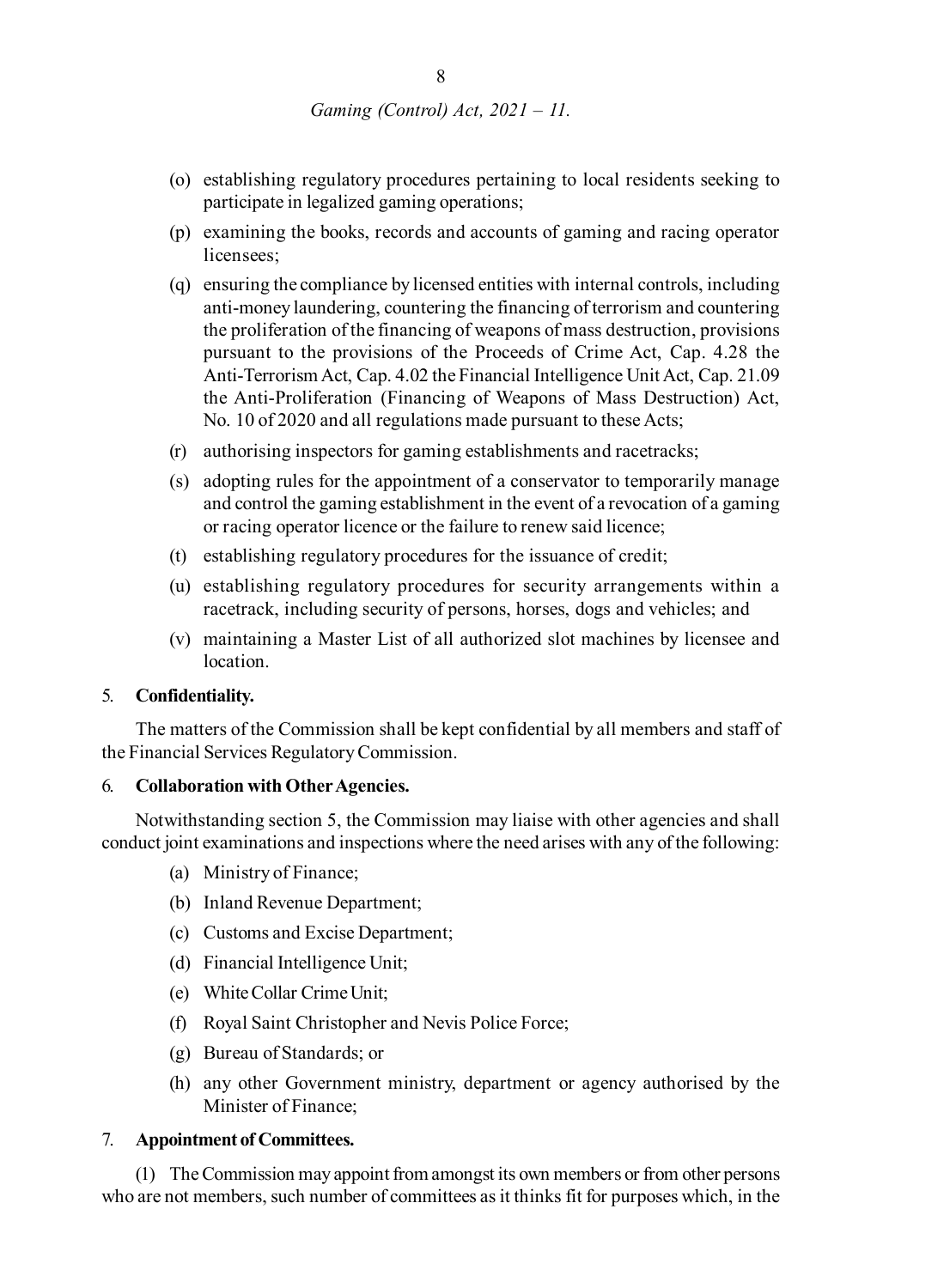opinion of the Commission, would be better regulated and managed by means of such committees.

(2) The Commission may, subject to such conditions or restrictions as it thinks fit, delegate to any such committee appointed under subsection (1) or to the Chairman or Chief Executive Officer or to any other member, officer or employee of the Commission, any of the functions or powers of the Commission under this Act except the power of delegation conferred by this section; and the power to make any codes or issue any guidance.

(3) Any function or power delegated under subsection (2) to any committee or person may be performed or exercised by the committee or person to whom it has been delegated in the name and on behalf of the Commission.

(4) No delegation under this section shall prevent the performance or exercise of any function or power by the Commission.

#### 8. **Retention of Experts, Agents and Consultants.**

The Commission may contract directly for the services of experts, agents and consultants to assist the Commission in carrying out its duties and responsibilities under the Act.

#### 9. **Delegation of Authority.**

(1) The Commission may delegate specific matters for resolution to its staff, except that all decisions relating to the issuance of licences and the imposition of penalties shall not be delegable under this section.

(2) Any person aggrieved by a decision made pursuant to delegated authority shall have the right to appeal said decision to the Commission for its review, with the procedures for said appeal to be set through regulations.

#### **PART III – LICENCES**

#### 10. **Types of Gaming Licences.**

(1) There shall be several classifications of gaming licences as follows, which may be applied for and granted subject to the provisions of this Act:

- (a) a licence for a casino shall permit the holder to establish a gaming facility at a physical location approved by the Commission where gaming activity may be permitted to be carried on including any or all of the following:
	- (i) table games;
	- (ii) slot machines;
	- (iii) poker;
- (b) a licence for internet gaming shall permit the holder to establish the means by which gaming activity may be carried on through a telecommunications network or the internet;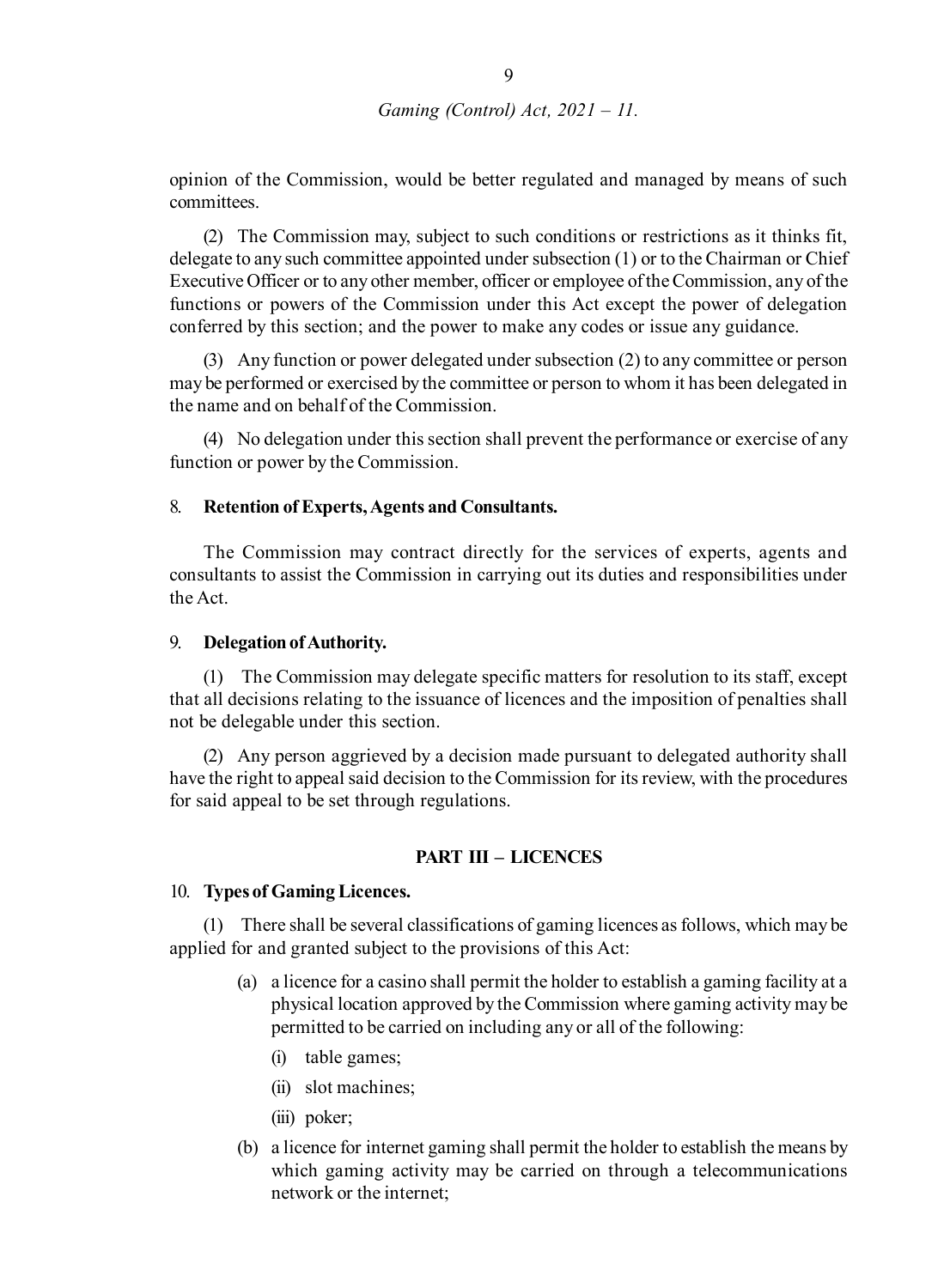- (c) a licence for racing which shall permit the holder to own, manage or operate a racetrack, for horse racing, dog racing, car racing, or other forms of authorised racing;
- (d) a lottery licence which shall permit the holder to own, manage or operate a lottery
	- (i) as a means of raising money by selling numbered tickets and giving prizes to the holders of numbers drawn at random;
	- (ii) where an event is held whose outcome is determined by chance.
- (e) a slot parlour licence means a physical location authorized by the Commission solely for the legal use of slot machines for gaming activity.
- (f) a sports betting licence which shall permit the holder to conduct a sport betting activity;

(2) The several classes of gaming licences issued under this Act shall authorise the holders, for the period specified in the licence, to carry on a gaming activity subject to the terms and conditions of that licence.

(3) A natural person who operates a casino, internet gaming business, lottery, a racing business, slot parlour or sport betting activity without a licence issued pursuant to the provisions of this Act, commits an offence and shall be liable on summary conviction to a penalty not exceeding fifty thousand dollars or to a term of imprisonment not exceeding two years.

(4) Where the person referred to in subsection 3, is a corporation, that corporation commits an offence if it operates or allows to be operated, any of the businesses referred to in subsection (1) and is liable on summary conviction to a fine not exceeding one hundred and fifty thousand dollars.

(5) Subsections (3) and (4) are subject to the provisions of section 45.

#### 11. **Licence Applications.**

- (1) Where a person is desirous of obtaining
	- (a) a casino licence, he or she shall apply on the form set out as Form 1 in the First Schedule;
	- (b) an internet gaming licence, he or she shall apply on the form set out as Form 1 in the Second Schedule;
	- (c) a licence for racing, he or she shall apply on the form set out as Form 1 in the First Schedule;
	- (d) a lottery licence, he or she shall apply on the form set out as Form 1 in the First Schedule;
	- (e) a slot parlour licence, he or she shall apply on the form set out as Form 1 in the First Schedule;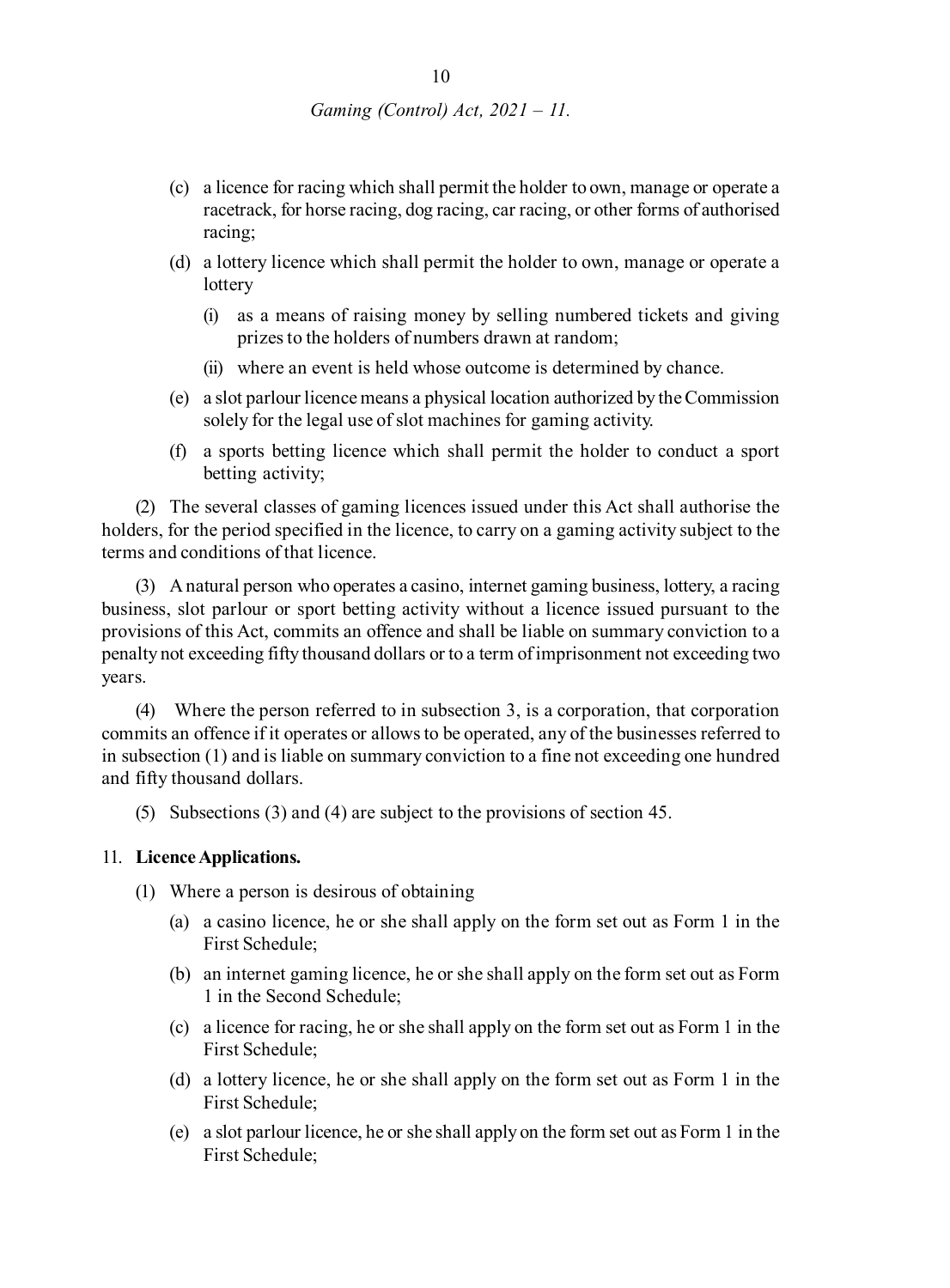(f) a licence for conducting a sport betting activity he or she shall apply on the form set out as Form 1 in the First Schedule.

(3) The Minister may by Order published in the Gazette amend the First Schedule to add to, vary or remove the classes of licences.

(4) All licence applications shall be submitted in accordance with the requirements set out in the Second Schedule.

(5) A lottery licence may entitle the holder to enter into agreements with lottery agents to sell lottery tickets or to play lottery games on such terms as the parties may agree.

(6) A person who is desirous of becoming a lottery agent shall apply to the Commission for registration on a form to be prescribed and shall be subject to submission of the following

- (a) the prescribed fee;
- (b) a valid business licence;
- (c) the names and addresses of senior management or supervisors; and
- (d) such other requirements as may be prescribed by the Commission.

#### 12. **Supplier's and Distributor's Registration.**

(1) A person who is desirous of offering services to manufacture, sell, test or repair slot machines or other gaming devices or equipment shall apply to the Commission for a supplier's registration certificate.

(2) The application for a supplier's registration shall be made on Form 2 as set out in the First Schedule and shall be subject to submission of the following:

- (a) the prescribed documents as are set out in the Second Schedule Part B; and
- (b) the prescribed fees as set out in the Fourth Schedule.

(3) Subject to subsections (1) and (7), no person shall manufacture, sell, lease, distribute, test or repair gaming equipment for use by a gaming licensee or applicant without first having obtained a valid and current gaming certificate.

(4) Where a person acts in a manner contrary to subsections (1) or (7), he or she commits an offence and shall be liable on conviction to a fine not exceeding twenty-five thousand dollars.

(5) Where the provisions of subsection (1) or (7) are contravened by a corporate person, that corporation commits an offence and shall be liable on conviction to a fine not exceeding one hundred thousand dollars.

(6) Subsections (4) and (5) are subject to the provisions of section 45.

(7) A person who is desirous of offering services to lease or distribute slot machines or other gaming devices or equipment shall apply to the Commission for a distributor's registration certificate.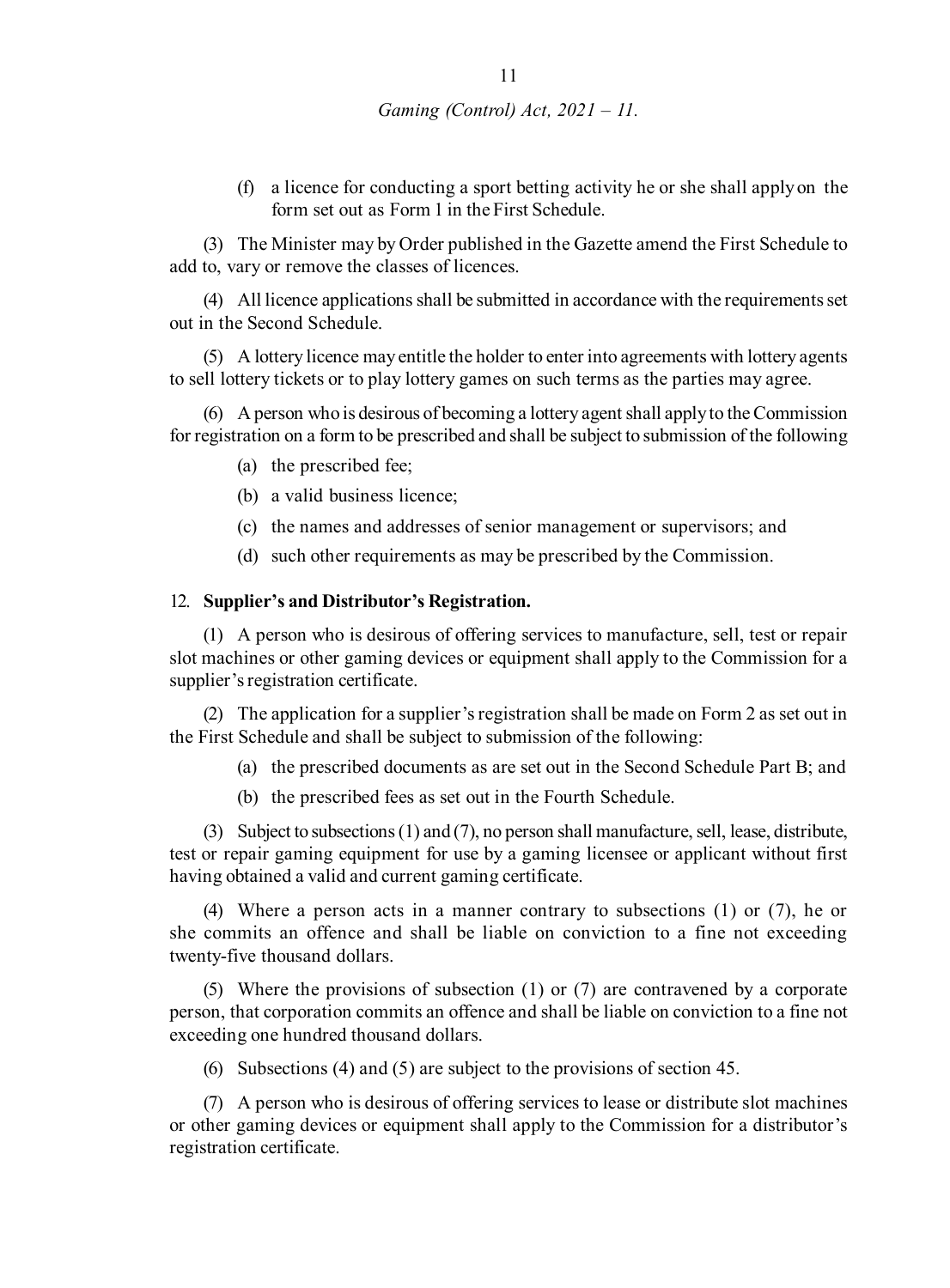(8) The application for a distributor's registration shall be made on Form 2 as set out in the First Schedule and shall be subject to submission of the following:

- (a) the prescribed documents as are set out in Part B of the Second Schedule; and
- (b) the prescribed fees as set out in the Fourth Schedule.

#### 13. **Further Licence Information.**

(1) The information provided by applicants in the application forms is to be considered as confidential and shall not be disclosed, in whole or in part, unless considered necessary to carry out the policies of this Act.

(2) The application of a natural person shall be subject to the requirements set out in the Second and Third Schedules.

(3) Where two or more natural persons apply jointly for a licence, the licence shall attract a higher licence fee on such terms as shall be prescribed by the Minister in the Fourth Schedule.

#### 14. **Application fees.**

All application fees are payable at the time of the filing of the application for the relevant licence and are non-refundable.

#### 15. **Obligations to Cooperate and Supply Information.**

(1) The Commission may require an applicant, licensee or registrant to provide further information or documentation as the Commission may reasonably request in giving proper consideration to an application.

(2) All applicants, licensees or registrants shall have a continuing duty to provide all information and documents requested by the Commission, and its agents, consultants and employees and to cooperate in any investigation or hearing conducted by the Commission, and its agents, consultants and employees.

(3) Subject to sections 38 and 45, where the Commission determines that an applicant, licensee or registrant has knowingly withheld information, knowingly failed to provide information or documents requested by the Commission, or its agents, consultants and employees, or knowingly failed to cooperate with any investigation or hearing conducted by the Commission, or its agents, consultants and employees, the Commission may, with respect to such person:

- (a) find that person ineligible to hold a licence or registration in connection with a licence;
- (b) restrict the relevant licence or registration or qualification;
- (c) suspend the relevant licence or registration; or
- (d) revoke the relevant licence, registration or qualification;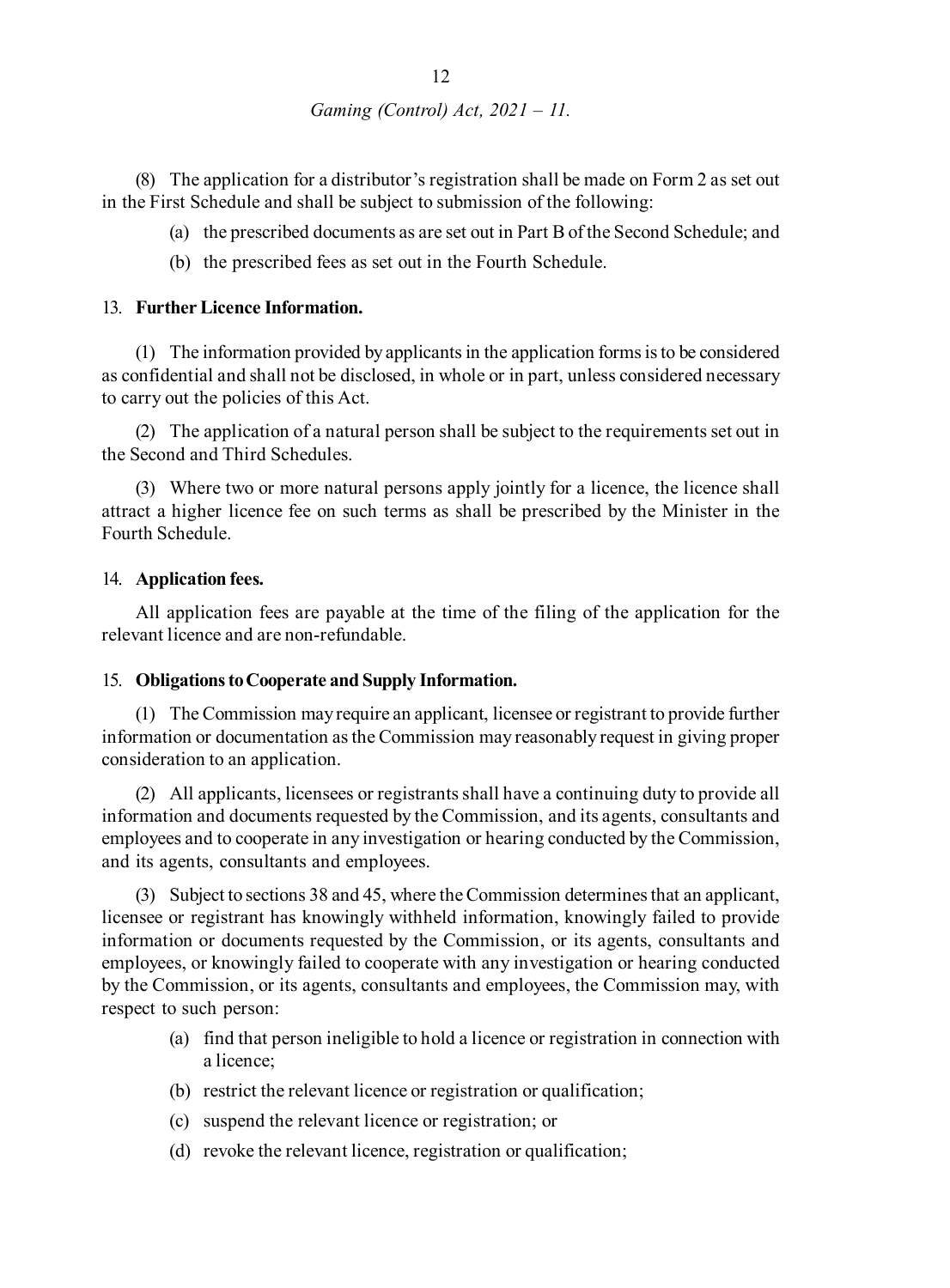#### 16. **Obligation to provide truthful information.**

(1) No applicant, licensee or registrant shall knowingly provide materially false or misleading information to the Commission, or its agents, consultants and employees.

(2) If the Commission determines that an applicant, licensee or registrant has knowingly provided materially false or misleading information to the Commission, or its agents, consultants and employees, the Commission shall, with respect to such person:

- (a) find that person ineligible to hold a licence or registration or to be qualified in connection with a licence and deny the application;
- (b) restrict, suspend, or revoke the relevant licence, registration or qualification.

#### 17. **Investigations.**

(1) In considering an application for a licence, the Commission shall conduct such investigation as it may deem necessary at the expense of the applicant, to ascertain:

- (a) the validity of the documents submitted in accordance with the Second Schedule;
- (b) the financial condition and history of the applicant;
- (c) the nature of the business of the applicant;
- (d) the experience of the persons who are to constitute its management;
- (e) the source of initial capital; and
- (f) the convenience and needs of the community to be served by the granting of the licence.

(2) In considering an application for a gaming licence, the Commission shall, in addition to the matters specified in subsection (1), take into consideration

- (a) the adequacy of capital structure; and
- (b) the earning prospects of the applicant.

(3) Within a reasonable time of its receipt of the application for a licence the Commission shall:

- (a) if it is satisfied that an application under subsection (1) is in order and that the applicant is a fit and proper person to be licensed to conduct a gaming activity and that it can fulfill the obligations of a licensee under this Act:
	- (i) approve the application; and
	- (ii) issue a licence to the applicant in the form set out in the First Schedule, subject to the applicant paying the prescribed licence fee set out in the Fourth Schedule and subject to such other terms, conditions and restrictions it considers necessary; or
- (b) if it is of the opinion that it would be undesirable in the public interest to grant the licence or that the applicant is not a fit and proper person to be licensed to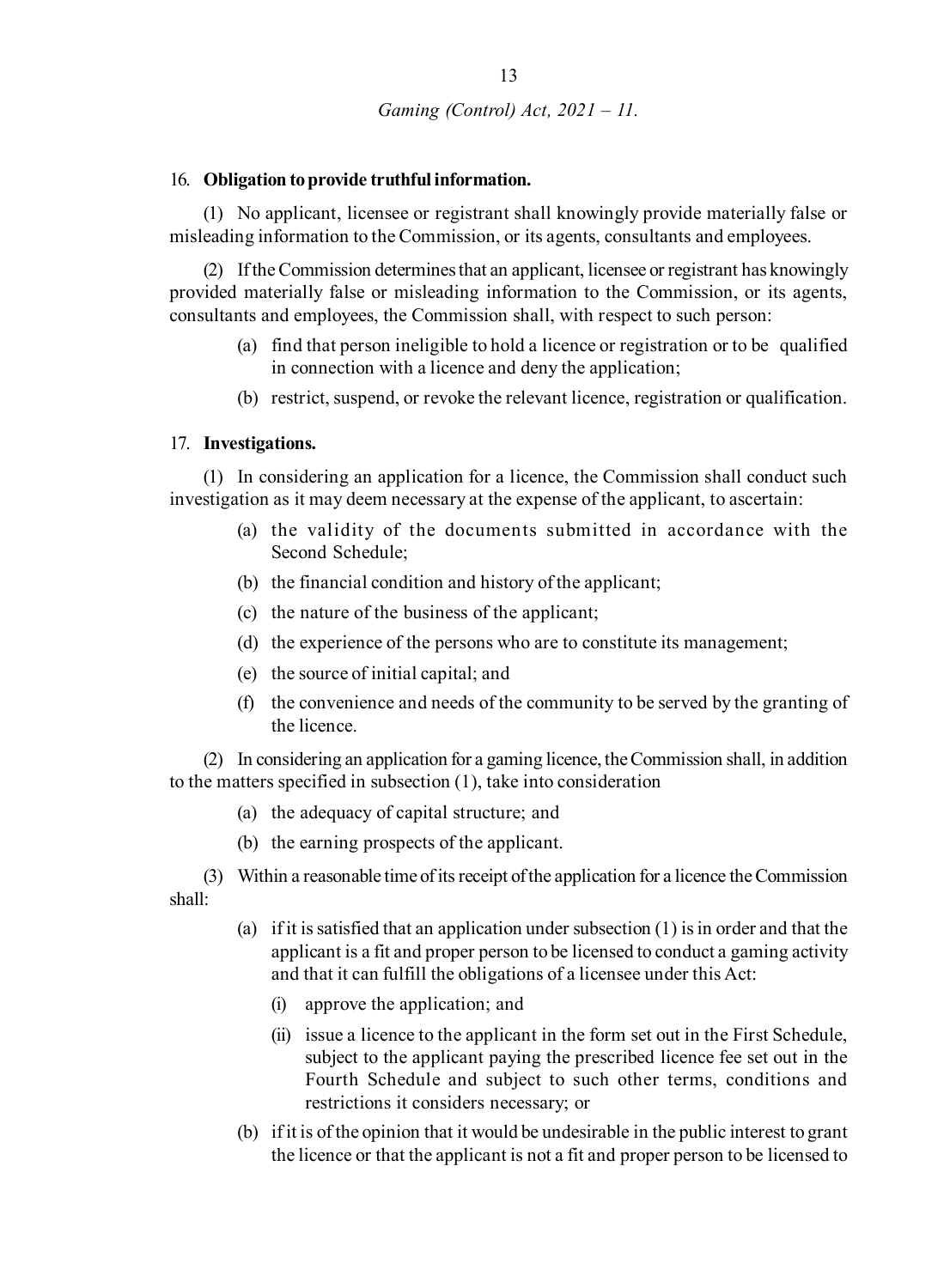conduct gaming activity, it may refuse to grant the same and shall inform the applicant that it has refused to grant the licence.

(4) In considering whether an applicant is a fit and proper person to be licensed, the Commission:

- (a) shall have regard to, in respect of each of its significant shareholders, directors, executive management, agents and officers:
	- (i) his or her financial status;
	- (ii) the educational or other qualifications or experience of the applicant having regard to the nature of the application;
	- (iii) his or her ability to perform the proposed function efficiently, honestly and fairly; and
	- (iv) his or her reputation, character, financial integrity and reliability; and
- (b) may take into account any matter relating to:
	- (i) any person who is or is to be employed by, or associated with, the applicant for the purposes of the business to which the application relates;
	- (ii) any person who will be acting as a principal or representative in relation to such business; and
	- (iii) any significant shareholder, director or officer of the applicant, any other company or firm in the same group of companies or to any director or officer of any such company or firm.

(5) For the purposes of this section, the Commission may have regard to any information in its possession whether furnished by the applicant or not.

(6) The Commission may at any time vary or repeal the conditions or restrictions it imposed pursuant to subsection (4).

(7) The Minister may amend or replace the Schedules by Order and the amendment or replacement shall be published in the *Gazette*.

#### 18. **Licence terms.**

(1) A gaming licence shall be valid for one year from the date of its issue until the 31st December of that year and is renewable each year on payment of the prescribed annual fee on or before the  $31<sup>st</sup>$  day of January.

- (2) Where a licensee is desirous of renewing the licence, the licensee shall:
	- (a) submit to the Commission, a completed licence renewal application form;
	- (b) pay all required licence renewal application fees;
	- (c) submit due diligence information including identifying particulars for any change made to Directors, shareholders or any key gaming employees".

(3) Where a licensee fails to comply with the requirements set out in subsection (2), the licence shall not be renewed by the Commission.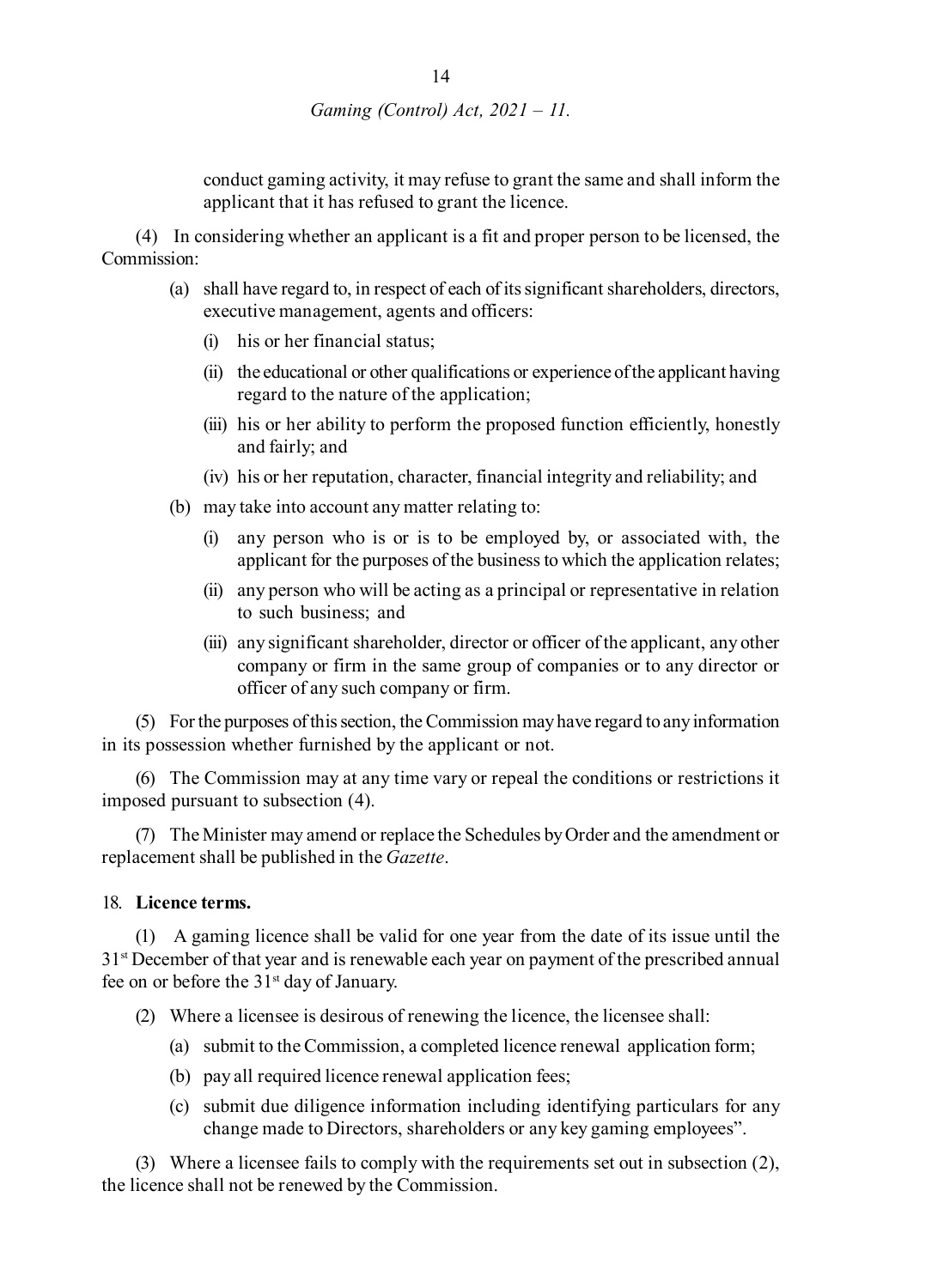#### 19. **Licence Fees.**

(1) Upon receipt of a gaming licence to own, manage or operate a casino, as a condition of being permitted to commence and maintain gaming operations, the licensee shall pay an annual licence fee for each year of the licence period on terms as set out in the Fourth Schedule.

(2) Upon receipt of a gaming licence to own, manage or operate a slot parlour and prior to and as a condition of being permitted to commence and maintain operations, the gaming licencee shall pay an annual licence fee for each year of the licence period on terms as set out in the Fourth Schedule.

(3) Upon receipt of a gaming licence to own, manage or operate a racetrack, and prior to and as a condition of being permitted to commence and maintain gaming operations, the racing operator licensee shall pay an annual licence fee for each year of the licence period on terms as set out in the Fourth Schedule.

(4) Upon receipt of a gaming licence to own, manage or operate a lottery, and prior to and as a condition of being permitted to commence and maintain lottery operations, the licensee shall pay an annual licence fee for each year of the licence period on terms as set out in the Fourth Schedule.

#### 20. **Licence requirements for gaming licensees.**

(1) Where a person applies for a gaming licence for a casino, the applicant shall provide the following

- (a) evidence that the applicant owns, manages or operates a hotel of not less than 200 rooms;
- (b) an accounting of all slot machines and a certification from an independent testing laboratory approved by the Commission that it has verified the accuracy and operations of the slot machines and other relevant gaming equipment pursuant to procedures provided in regulations.

(2) Where a person applies for a gaming licence to own, manage or operate a slot parlour, the applicant shall provide an accounting of all slot machines and a certificate from an independent testing laboratory approved by the Commission that it has verified the accuracy and operations of the slot machines pursuant to procedures set forth in regulations.

- (3) Where a person applies for a gaming licence to
	- (a) own, manage or operate a racetrack;
	- (b) own, manage or operate a lottery; or
	- (c) conduct a sports betting activity

the applicant shall establish by clear and convincing evidence the qualifications of all persons required to be qualified pursuant to section 17.

(4) Where a person applies for a gaming licence to own, manage or operate an internet gaming business or activity, the applicant shall, in addition to satisfying the requirements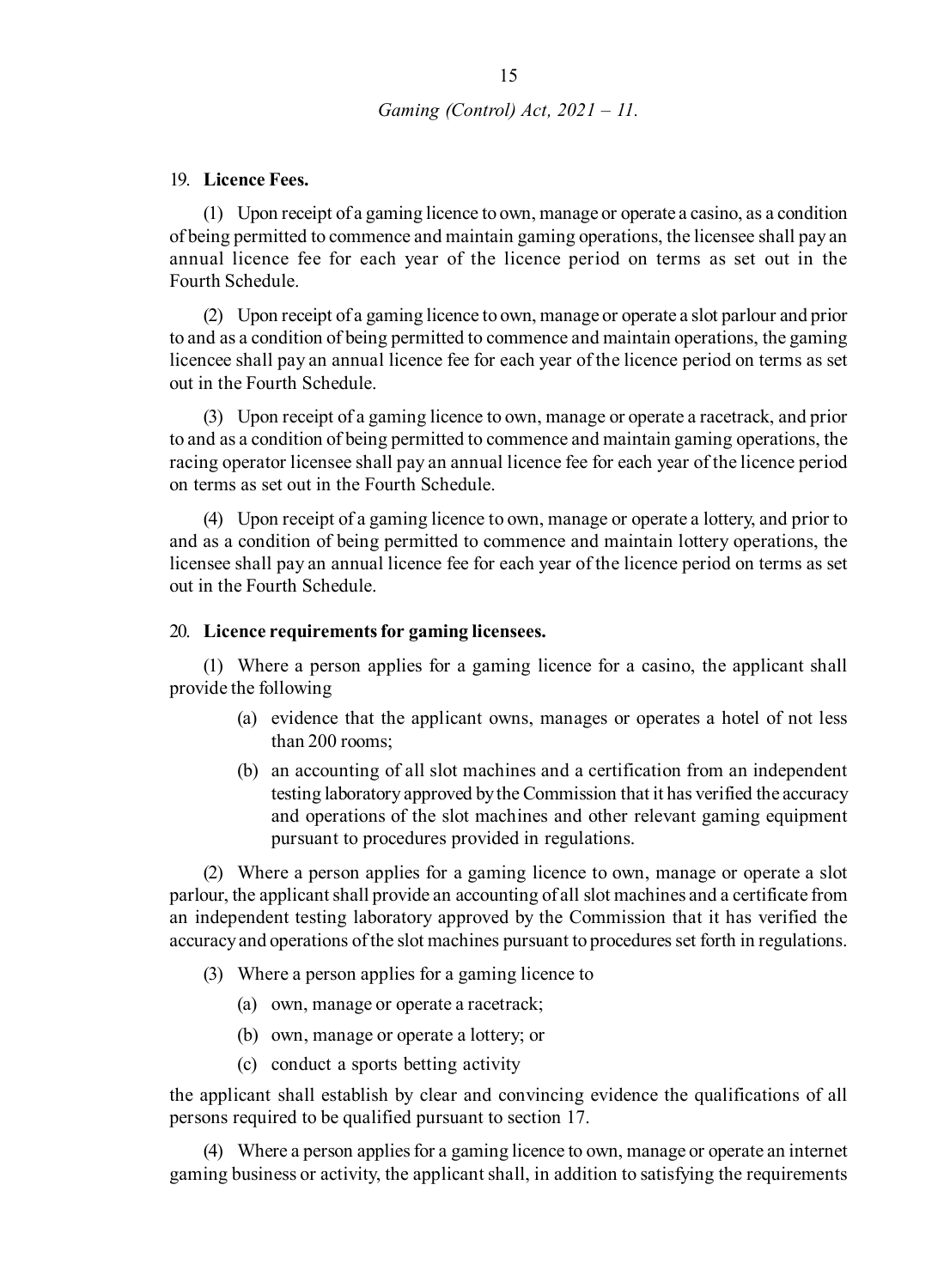of section 17, provide for appropriate measures to safeguard the identity and information of persons who would be participating in the internet gaming activity.

# 21. **Registration requirements for slot operators.**

(1) A slot operator shall be required to register annually with the Commission, listing all beneficial owners, and paying an annual slot operator registration fee as prescribed in the Fourth Schedule.

(2) A slot operator shall be required on an annual basis to provide an account of all slot machines, with the reporting of annual revenues generated from their operations.

(3) A slot operator shall be required to provide a certification from an independent testing laboratory approved by the Commission that it has verified the accuracy and operations of the slot machines pursuant to procedures set forth in regulations.

- (4) No person shall
	- (a) operate a slot machine without being registered as a slot operator;
	- (b) possess a slot machine without having first registered the slot machine or without being registered as a supplier or distributor under this Act.

(5) Subject to section 45, where the Commission discovers that any person is in breach of this section, that person commits an offence and shall be liable on conviction to

- (a) a fine not exceeding twenty-five thousand dollars in the case of a natural person or to imprisonment for a period not exceeding one year;
- (b) a fine not exceeding fifty thousand dollars in the case of a corporation.

# 22. **Fit and proper requirements.**

Applicants for a gaming licence shall be required to satisfy fit and proper requirements as set out in the Third Schedule.

#### 23. **Authorisation of location and approval of new business premises.**

(1) A licence granted under this Act authorises the licensee to carry on gaming activity in Saint Christopher and Nevis at the place of business designated in the licence.

(2) Where different places of business are kept in the name of the same person, a separate licence shall be taken out for each such place of business.

(3) No licensee shall open a new place of business or change the location of an existing place of business in Saint Christopher and Nevis without the prior approval of the Commission and no licensee shall close an existing place of business in Saint Christopher and Nevis without having given thirty days prior written notification to the Commission.

(4) A licensee which is formed under the laws of Saint Christopher and Nevis shall not open a place of business elsewhere than in Saint Christopher and Nevis without the prior written approval of the Commission.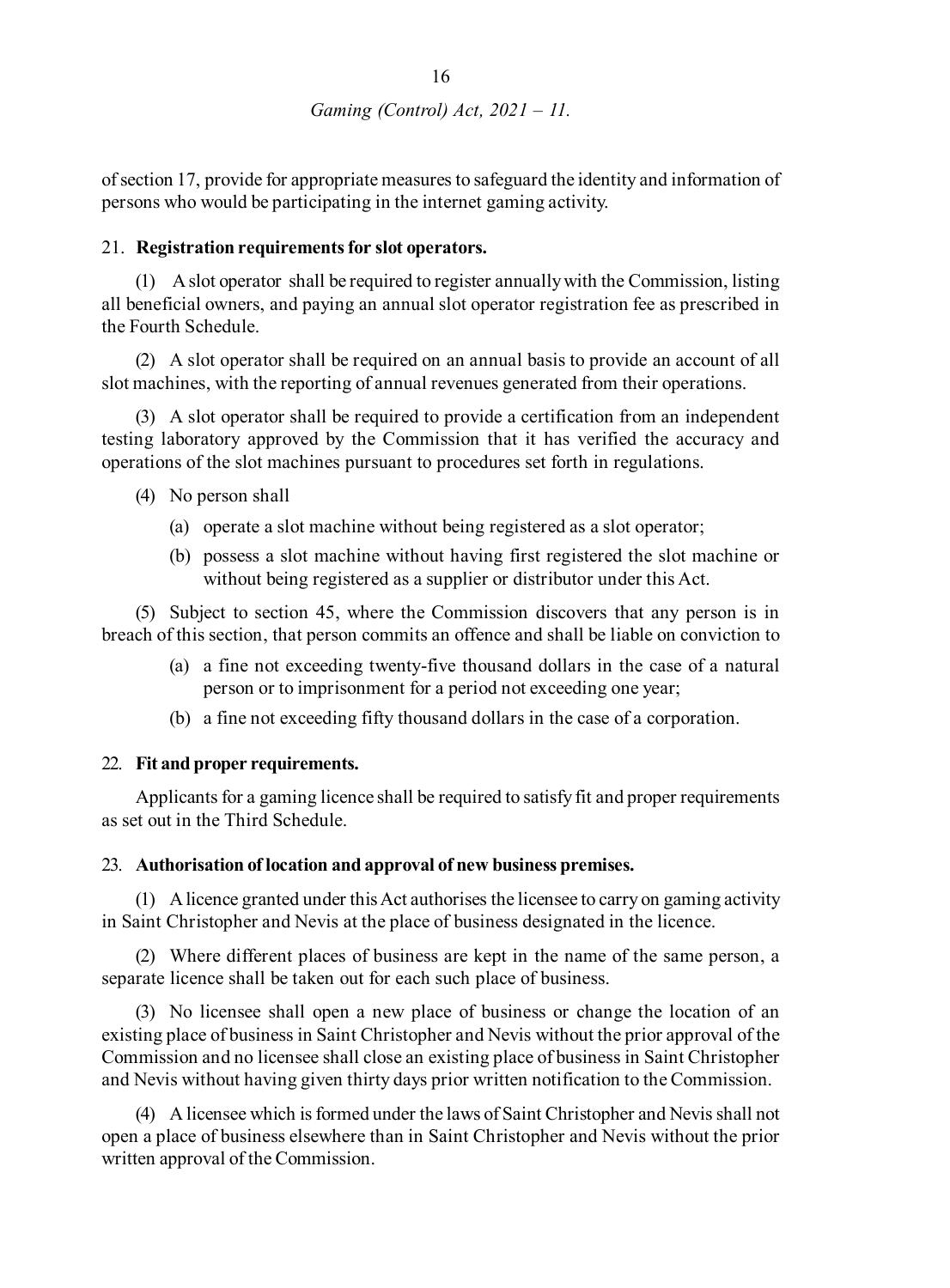(5) A licensee which is formed under the laws of Saint Christopher and Nevis shall not close a place of business outside of Saint Christopher and Nevis without having given twenty-one days prior written notification to the Commission.

#### 24. **Display of licence certificate.**

A licensee shall display or cause to be displayed and shall keep displayed a copy of the certificate of its licence granted under this Act in a conspicuous place in the public part of any place of business of the licensee.

#### 25. **Restrictions of names likely to mislead.**

(1) No licensee shall be granted or continue to hold a licence under a name which:

- (a) is identical to that of any company, firm or business house, that so nearly resembles that name as to be misleading;
- (b) falsely suggests, the patronage of or connection with some person or Minister.

(2) The Commission may refuse to grant a licence to or revoke the licence of a person who contravenes subsection (1).

(3) A person who contravenes subsection (1) commits an offence and is liable on summary conviction to a fine of not exceeding twenty-five thousand dollars or to imprisonment for a term of two years or to both such fine and imprisonment.

#### 26. **Registration requirements for junket operators.**

- (1) A person who is desirous of operating
	- (a) as a junket operator;
	- (b) as a junket representative employed by a junket operator shall, subject to subsections (2) and (3), apply to the Commission to be so registered.

(2) The annual registration fee for junket operators and junket representatives is set out in the Fourth Schedule.

(3) Where a junket operator is operating without having been registered in Saint Christopher and Nevis the casino licensee shall be liable to a fine not exceeding fifty thousand dollars.

#### 27. **Registration Requirements for key gaming employees.**

(1) Subject to the provisions of Part B of the Second Schedule, all key gaming employees shall be required to apply for and obtain a gaming employee registration from the Commission before assuming their duties with the gaming entity.

(2) No person shall be employed by a gaming licensee in the position of a key gaming employee, as defined in section 2 of this Act, unless that person has first been registered with the Commission and obtained a valid key gaming employee certificate.

(3) In addition to any requirements imposed in section 25, an applicant for a key gaming employee licence shall provide evidence of his or her financial stability, integrity and responsibility.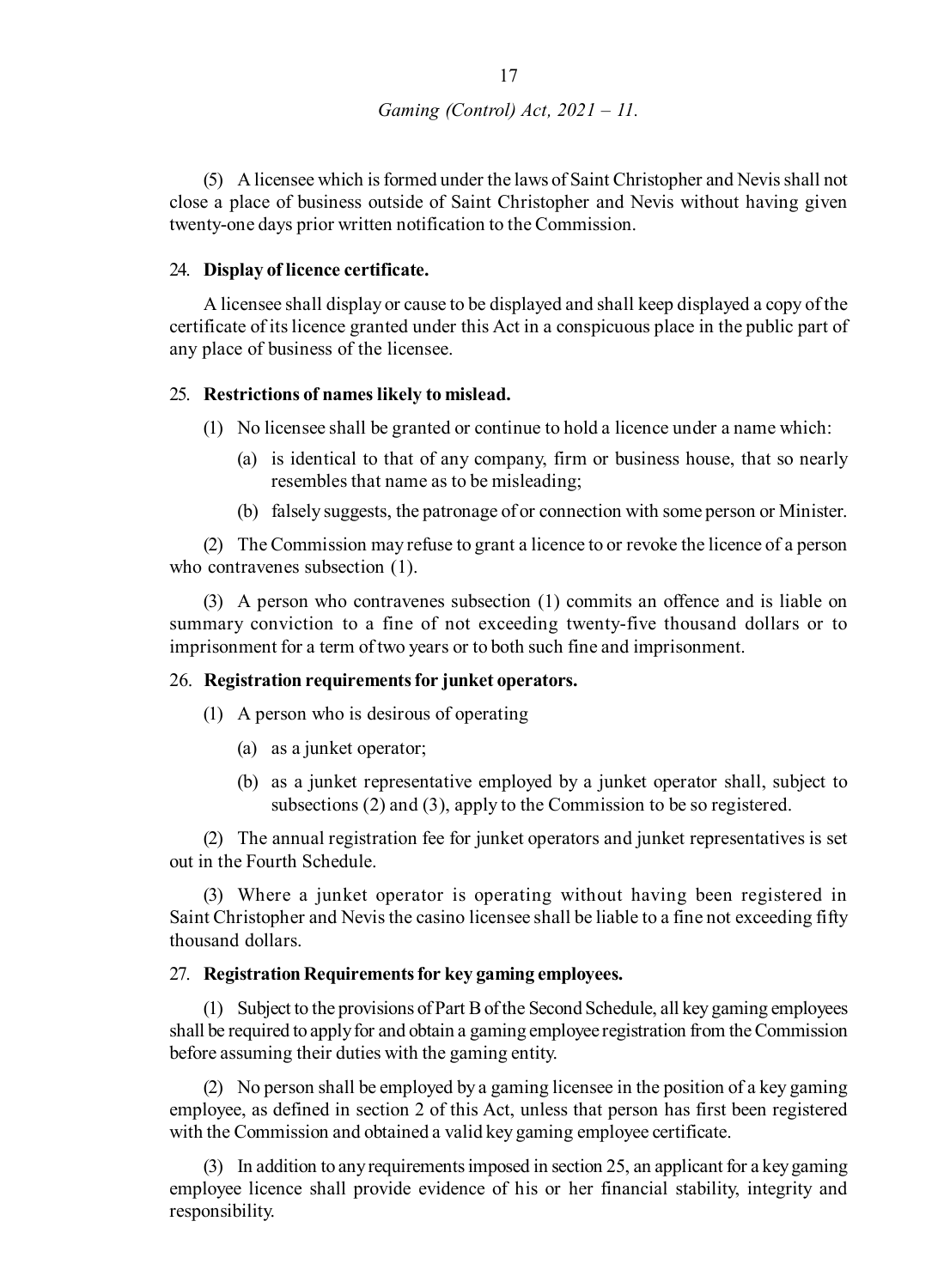(4) The registration fee for a key gaming employee shall be set out in the Fourth Schedule.

(5) Procedures governing the registration process for key gaming employees may be prescribed by the Minister in regulations.

### 28. **Violations for employing persons without registration.**

Where a gaming licensee employs a person who is not duly registered pursuant to this Act, the licensee shall be liable to a fine of five thousand dollars and to a fine of one hundred dollars for each day that the breach continues.

#### 29. **Licence criteria.**

Subject to section 17, a gaming licensee shall ensure that all of its key gaming employees are subject to fitness and propriety tests as are set out in the Second Schedule before they are employed by the licensee.

# 30. **Due diligence.**

(1) All licence applicants and applicants for registration shall be subject to a thorough due diligence check by the Commission to determine suitability for licensure or qualification.

(2) The Commission may contract for the services of agents or consultants to conduct the due diligence checks on the applicants.

(3) A written investigative report shall be submitted for consideration by the Commission for review of the application.

(4) All costs and expenses incurred as a result of the undertaking of a due diligence check for a gaming licence or racing operator licence application shall be paid entirely by the gaming licence applicant or racing operator licence applicant to the Commission, in a manner prescribed by the Commission.

#### 31. **Underage gambling.**

(1) No person who is under the age of twenty-one years, shall be permitted to

- (a) play games or wager at a casino or slot parlour or a racetrack;
- (b) receive any winnings from unauthorised gaming or wagering;
- (c) collect any losses incurred from unauthorised gaming or wagering.

(2) Where a gaming licensee permits a person under the age of twenty-one years to participate in gaming or wagering contrary to the provisions of subsection (1), the gaming licensee commits an offence and shall be liable on conviction to a fine not exceeding fifty thousand dollars.

#### 32. **Self-Exclusion List.**

(1) A gaming licensee shall maintain a self-exclusion list for any person voluntarily requesting to have his or her name placed on the list.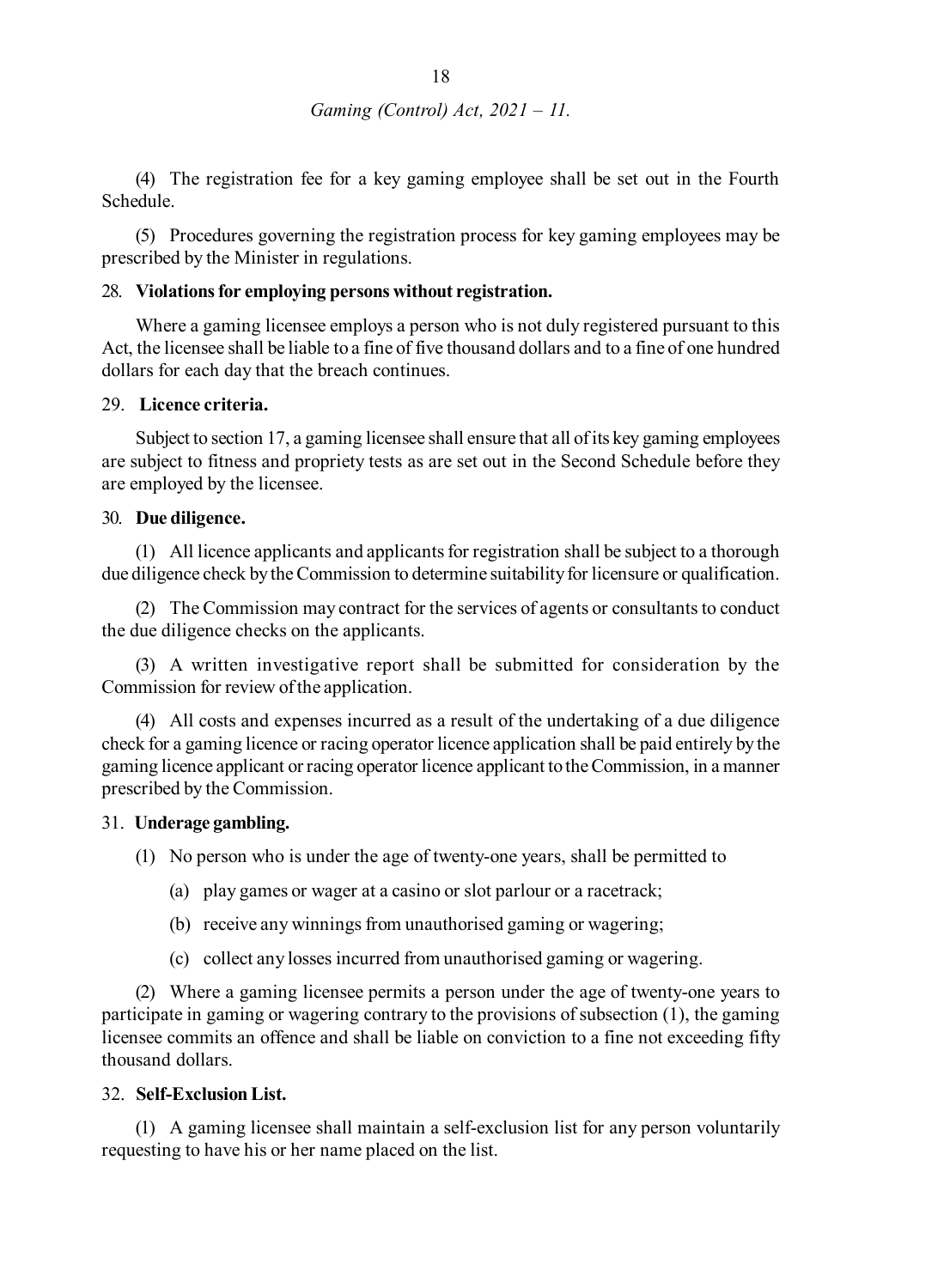(2) It shall be a contravention of this Act for any licensee to knowingly permit a person on the self-exclusion list to engage in any gaming or racing wagering activity.

(3) No person whose name is listed on the self-exclusion list shall be permitted to engage in any gaming or wagering activity, and that person shall not be eligible to collect any winnings or recover any losses from such gaming or wagering activity.

(4) Where a gaming licensee acts in contravention of subsection (3), the licensee shall be liable to a fine not exceeding \$5000.00 to be paid to the Commission.

(5) Procedures for the placement of names on the self-exclusion list and the maintaining of the list shall be on such terms as prescribed by the Minister in regulations.

(6) The self-exclusion list shall be maintained by the licensee as confidential and shall not be released in any form to members of the public or to the media.

#### 33. **Exclusion list.**

(1) A gaming licensee shall maintain a list of natural persons to be excluded from gaming or racing premises, including the following:

- (a) career offenders;
- (b) persons who have committed crimes in casinos, slot parlours or racing premises;
- (c) persons involved in or who are associated with organised crime;
- (d) persons suspected of being involved in money laundering, terrorist financing, proliferation of financing of weapons of mass destruction and any related crimes;
- (e) persons included on the self-exclusion list referred to in section 32; or
- (f) such other persons as it may deem necessary.

(2) Removal from the exclusion list by any person may be requested upon satisfactory proof provided by that person to the gaming licensee.

(3) A gaming licensee shall ensure that no natural person who is on the exclusion list is permitted to engaged in any gaming or wagering activity on its gaming premises.

(4) Where a gaming licensee acts in contravention of subsection (3), the licensee shall be liable to a fine not exceeding \$5000.00 to be paid to the Commission.

#### 34. **Persons authorized to participate in gaming activity.**

Any person, including natural persons domiciled in Saint Christopher and Nevis, may be permitted to engage in a gaming or wagering activity under this Act, provided that he or she satisfies the minimum age requirement and is not on the exclusion or self-exclusion lists of a licensee.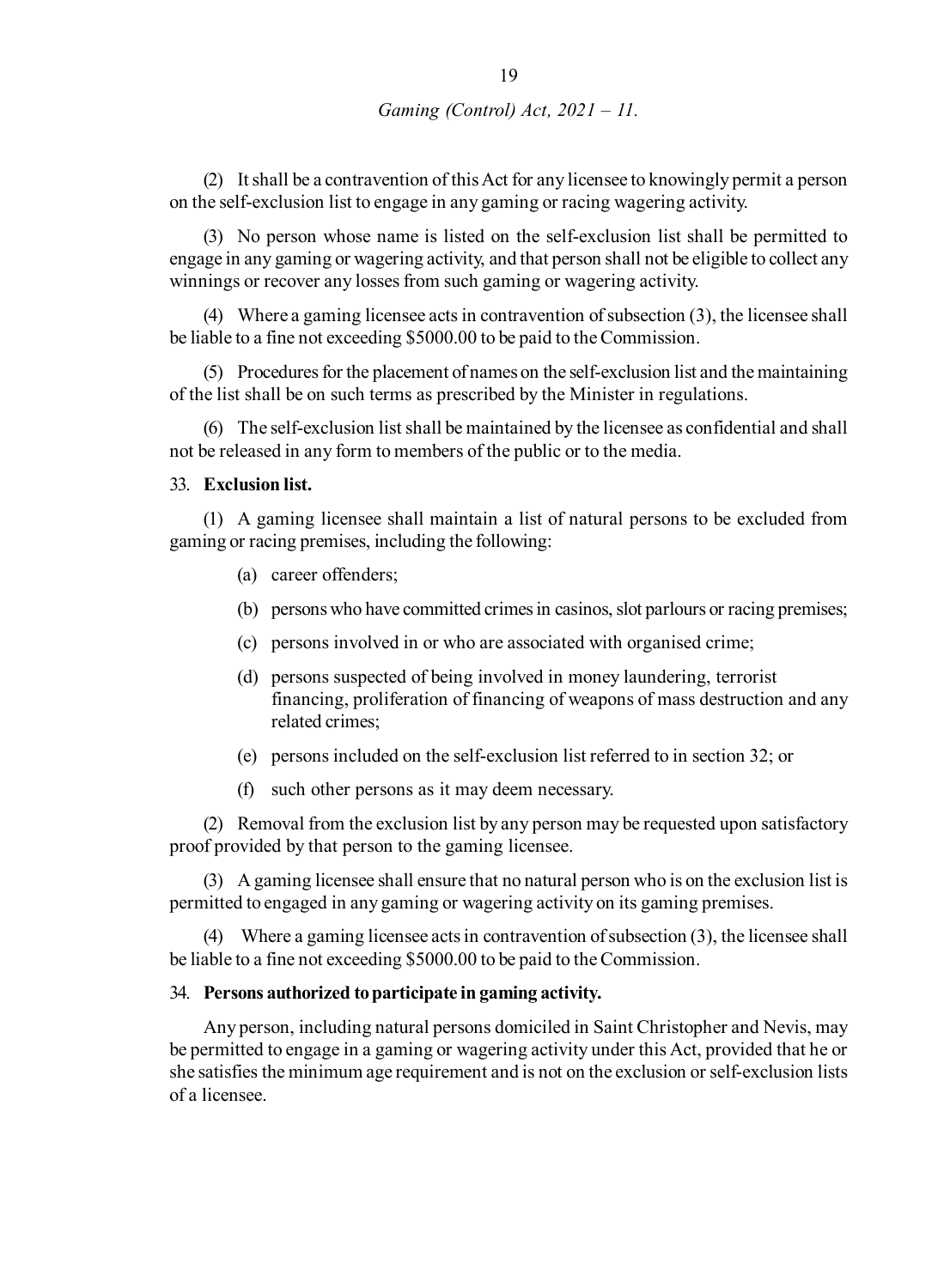#### 35. **Registration fees for slot machines**.

(1) In addition to any registration fee imposed under this Act, a gaming licensee shall pay the prescribed annual registration fee set out in the Fourth Schedule upon every slot machine in use in any slot parlour or licensed gaming establishment.

(2) The registration fees for slot machines shall be collected by the Commission on January 1 of each year based on the number of slot machines in use as of that date.

(3) A casino licence shall entitle the holder, as part of its licensed operations,to have in use, the prescribed number of slot machines as set out in the Sixth Schedule.

(4) A slot parlour licence shall entitle the holder, as part of its licensed operations, to have in use, the prescribed number of slot machines as set out in the Sixth Schedule.

(5) Where a casino licensee or slot parlour licensee exceeds the prescribed number of slot machines in use, the relevant licensee shall be subject to the payment of the registration fee per slot machine as set out in the Fourth Schedule.

#### PART IV – FINANCE AND RECORD KEEPING

#### 36. **Maintenance of records.**

(1) A gaming licensee shall keep and maintain a daily record of the amount collected from gaming operations, including casinos, slot parlour, sports betting, internet gambling, and racing, as well as a list of junket representatives and shall make such records available for examination and verification by the Commission and the Comptroller of Inland Revenue.

(2) The Commission and Comptroller of Inland Revenue shall have the authority to enter, without notice, the premises of a licensed gaming establishment, and to require the production of records of a gaming licensee, as may be reasonably required.

(3) The daily record referred to in subsection (1), shall be retained for a period of at least five years.

#### 37. **Internal controls.**

(1) Every gaming licensee shall be required to obtain the approval of the Commission of its internal controls system and procedures for gaming operations before commencement of gaming operations, with the specific requirements for said submissions and internal controls to be prescribed by the Minister in regulations.

(2) Internal controls systems submissions shall include at a minimum, the following, if applicable:

- (a) procedures for the conduct of the games;
- (b) procedures for conducting sports betting and internet gambling;
- (c) procedures and security for the counting and recording of revenue;
- (d) accounting and auditing systems and procedures;
- (e) administrative systems and procedures;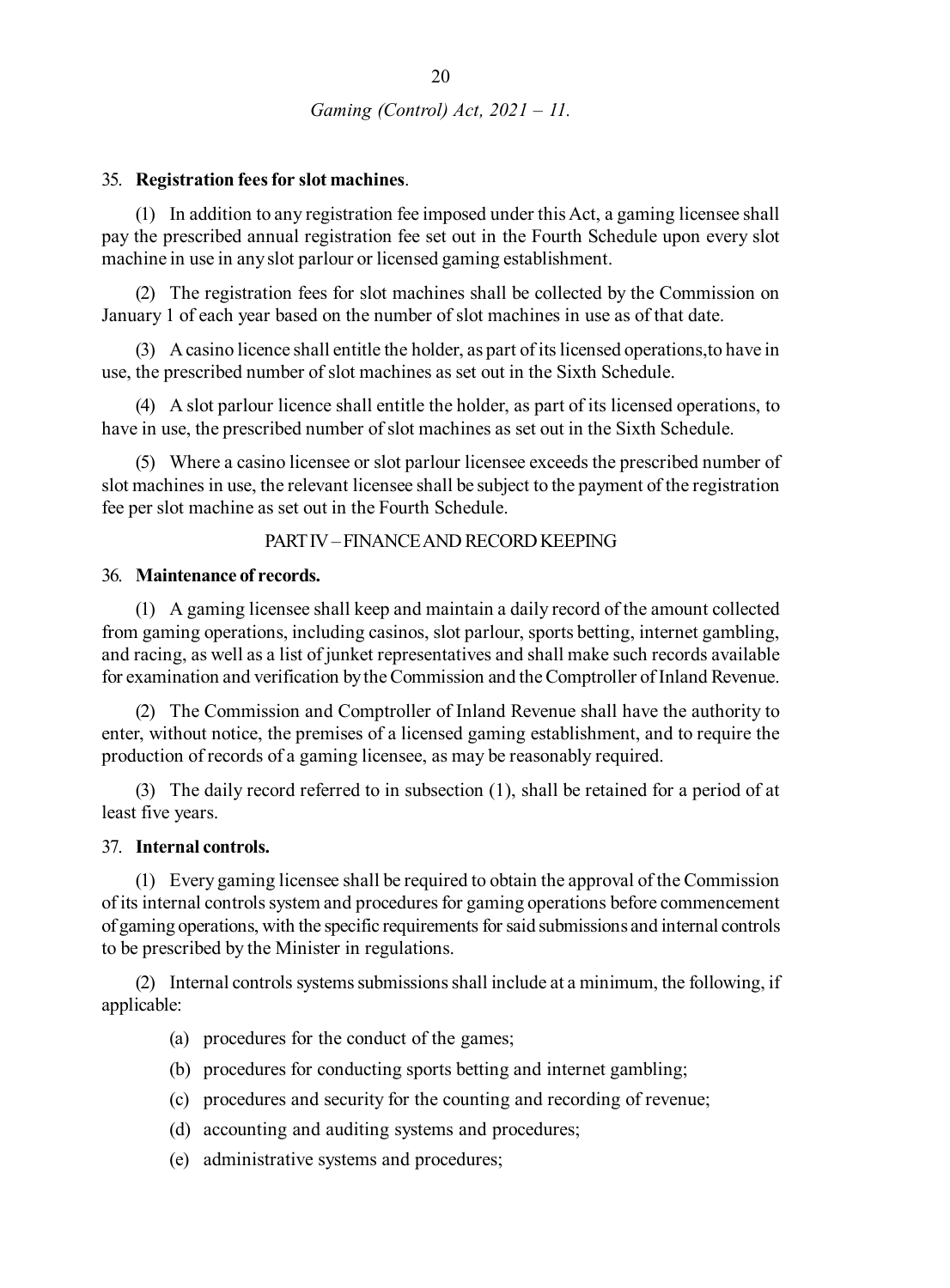- (f) computer software controls;
- (g) security and surveillance procedures;
- (h) procedures and standards for the opening and security of slot machines;
- (i) procedures for the collection of money at the gaming tables;
- (j) procedures for the maintenance, inventory, security, storage, transportation and control of gaming equipment;
- (k) procedures for control of electronic data systems;
- (l) procedures for recording and payment of prizes and jackpots won in games;
- (m) procedures for enforcement of exclusion list;
- (n) procedures for ensuring that underage persons are prohibited from gaming activity;
- (o) procedures of the issuance and recording for credit transactions;
- (p) procedures for the conducting of risk assessments for money laundering, terrorist financing and proliferation of the financing of the weapons of mass destruction;
- (q) procedures designed to prevent money laundering activity, financing of terrorism including submission of suspicious activity reports and reports for all transactions exceeding ten thousand dollars.
- (r) procedures for the implementation of an internal audit function.

(3) The Commission shall monitor and supervise the operations of casinos and other gaming licensees in respect of the implementation of the internal controls procedures referred to in subsection (2).

#### 38. **Breach of Internal controls.**

(1) Where a gaming licensee is suspected of being in breach of the provisions of this Act or of its approved internal controls systems, the Commission shall be authorised to conduct any investigation it considers necessary in relation to the gaming licensee or the director, an officer, key gaming employee or an employee of the licensee and may perform any of the following in the course of such investigation:

- (a) compel the production of documents, records or information in the custody or control of the gaming licensee;
- (b) compel the appearance of a director, an officer or an employee of a gaming licensee or any other person for the purpose of ascertaining compliance with this Act and any regulations made pursuant thereto;
- (c) inspect, examine or make copies of any document or record in the possession of the gaming licensee relevant to the licence held by the gaming licensee;
- (d) require verification of source and amount of income of the gaming licensee and all other matters to the licence;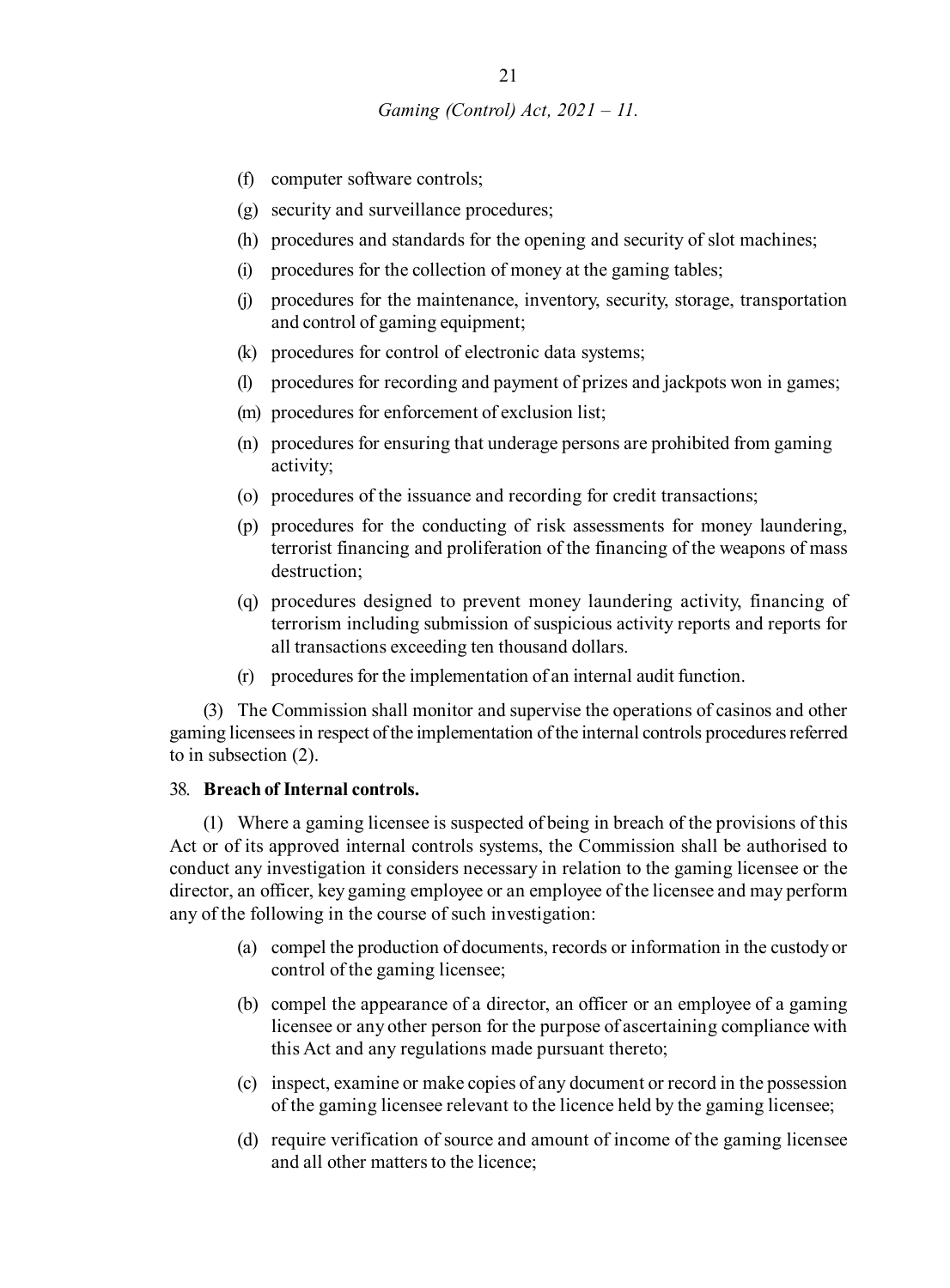- (e) enter or inspect any premises for the purpose of ascertaining compliance with this Act, any Regulations or the licence; and
- (f) seize or remove any document or records relating to the licence or the gaming licensee for the purpose of examination and inspection;
- (g) hire a third-party to conduct an investigation of which the expense may be charged to the gaming licensee upon which the investigation is being conducted.

(2) For the purpose of discharging its functions and duties under this Act, the Commission shall, as it reasonably requires, be entitled to request any information, matter or thing from any person the Commission has reasonable grounds to believe is providing a regulated service without a licence.

(3) Where the Commission finds evidence of breach of the provisions of this Act, the Commission shall

- (a) give notice to the gaming licensee of its findings;
- (b) give the gaming licensee an opportunity to be heard in response to its findings.

(4) The gaming licensee, shall respond to the notice within fourteen days of its receipt from the Commission.

(5) Where after hearing from the gaming licensee, the Commission finds that the licensee is in breach of this Act, the Commission may take one or more of the following actions:

- (a) impose a fixed penalty on such terms as are set out in section 45;
- (b) restrict or vary the operation of the gaming licence;
- (c) suspend or revoke the relevant licence of the gaming licensee.

#### 39. **Audited Financial Statements.**

A gaming licensee shall, cause its books, records, accounts and financial statements to be audited by an independent auditor at the end of its financial year.

# 40. **Submission of Audited Financial Statements**.

(1) Pursuant to section 39, a gaming licensee shall, within four months of the end of each financial year or within an extended period not exceeding two months as the Commission may allow, submit to the Commission audited financial statements, which shall include at a minimum,

- (a) a statement of its financial position;
- (b) a statement of its income;
- (c) a statement of its cash flows;
- (d) a statement of equity; and
- (e) the notes to its financial statements.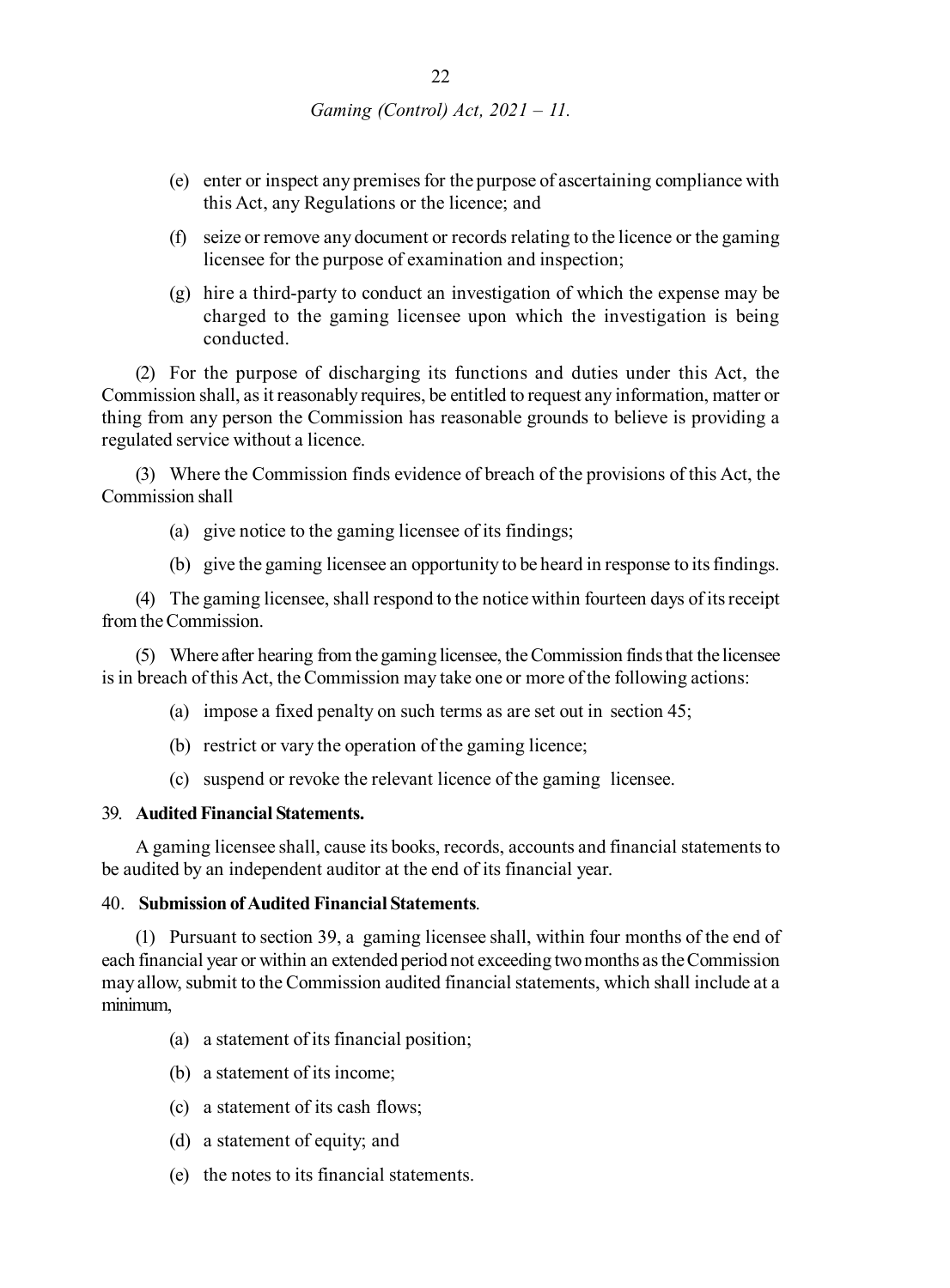(f) a certified copy of the audited financial statements and accounts together with the report of such audit to the Commission.

(2) Upon receipt of copies of the audited financial statements and accounts as required by subsection (1), the Commission may, by written notice to the gaming licensee, require the licensee to provide further information about any matter that is referenced in the audit report.

(3) A gaming licensee that fails to submit the audited financial statements or any further information required under this section, shall pay to the Commission, on such date as may be specified by the Commission, a fee of two hundred dollars for every day that the document or information remains outstanding.

#### **PART V - MISCELLANEOUS**

#### 41. **Licence not transferable**.

(1) A licence to carry on gaming activity under this Act is not transferable.

(2) No person to whom a licence has been issued under this Act shall transfer or assign the licence to another person.

(3) New majority ownership or control shall require a new gaming or racing operator licence.

(4) A significant change in or transfer of control, as determined by the Commission, shall require the submission of an application for a new gaming or racing operator licence and the submission of a licence fee before any such change or transfer of control is approved.

#### 42. **Administration by conservator.**

(1) Upon revocation of a gaming licence, or the refusal to renew a gaming licence, the Commission shall, appoint a conservator to temporarily manage and control a gaming establishment.

(2) Procedures governing the appointment of a conservator, including reasonable compensation for services rendered, shall be prescribed by the Minister through regulations.

#### 43. **Racing rules for conduct of racing**.

The Commission shall make rules for the conduct of racing which may provide for the following:

- (a) the content and publication of programmes for race meetings;
- (b) the conditions for acceptance of entries for races;
- (c) entry fees;
- (d) the payment of prize money;
- (e) the classification of horses;
- (f) handicapping;
- (g) any other matters relating to the owning, breeding, training, grooming and racing of racehorses;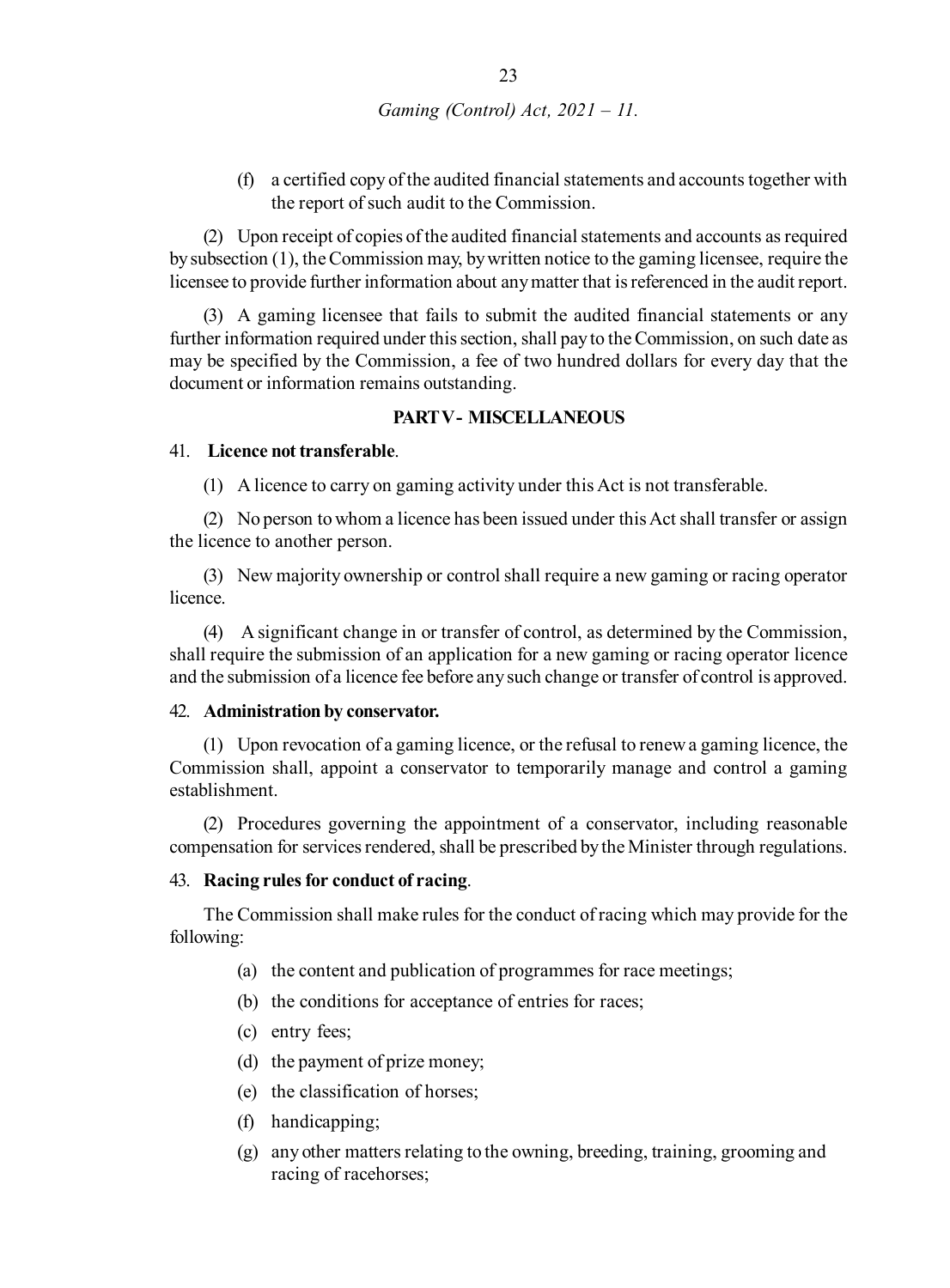- (h) or the imposition of fines and other penalties for any breach thereof;
- (i) for all matters relating to dog racing;
- (j) matters relating to horses and dogs that are bred for racing and matters relating to racing, breeding, training and grooming as the Commission may require;
- (k) the classification of cars to be qualified for racing;
- (l) for all matters related to the racing of cars;
- (m) for all matters related to any other form of racing for the purposes of gambling or gaming.

#### 44. **Swindling and cheating**.

(1) Subject to section 45(2), where a person knowingly undertakes any trick, sleight of hand performance or fraud or fraudulent scheme, cards, dice and device, for himself or for another, wins or attempts to win money or property or to reduce a losing wager in connection with gaming activity, he or she commits an offence.

- (2) A person who commits an offence under subsection (1) is liable
	- (a) if the amount involved is less than \$50,000.00, on summary conviction, to a fine not exceeding twenty thousand dollars in addition to the amount involved in the offence; or
	- (b) if the amount involved is \$50,000.00 or more, on indictment, to a fine not exceeding fifty thousand dollars in addition to the amount involved in the offence.

#### 45. **General Penalty and Fixed Penalty.**

(1) Where an offence is created in this Act, for which no penalty is specified, the person who commits that offence shall be liable on summary conviction to

- (a) a fine not exceeding thirty thousand dollars in the case of a natural person or to imprisonment for a period not exceeding two years;
- (b) a fine not exceeding fifty thousand dollars in the case of a corporation.
- (2) A fixed penalty notice may be issued in relation to an act or offence under
	- (a) section  $10(5)$ ;
	- (b) section  $12(6)$ ;
	- (c) section  $15(3)$ ;
	- (d) section  $21(5)$ ;
	- (e) section  $38(5)$ ; and
	- (f) section 44(1).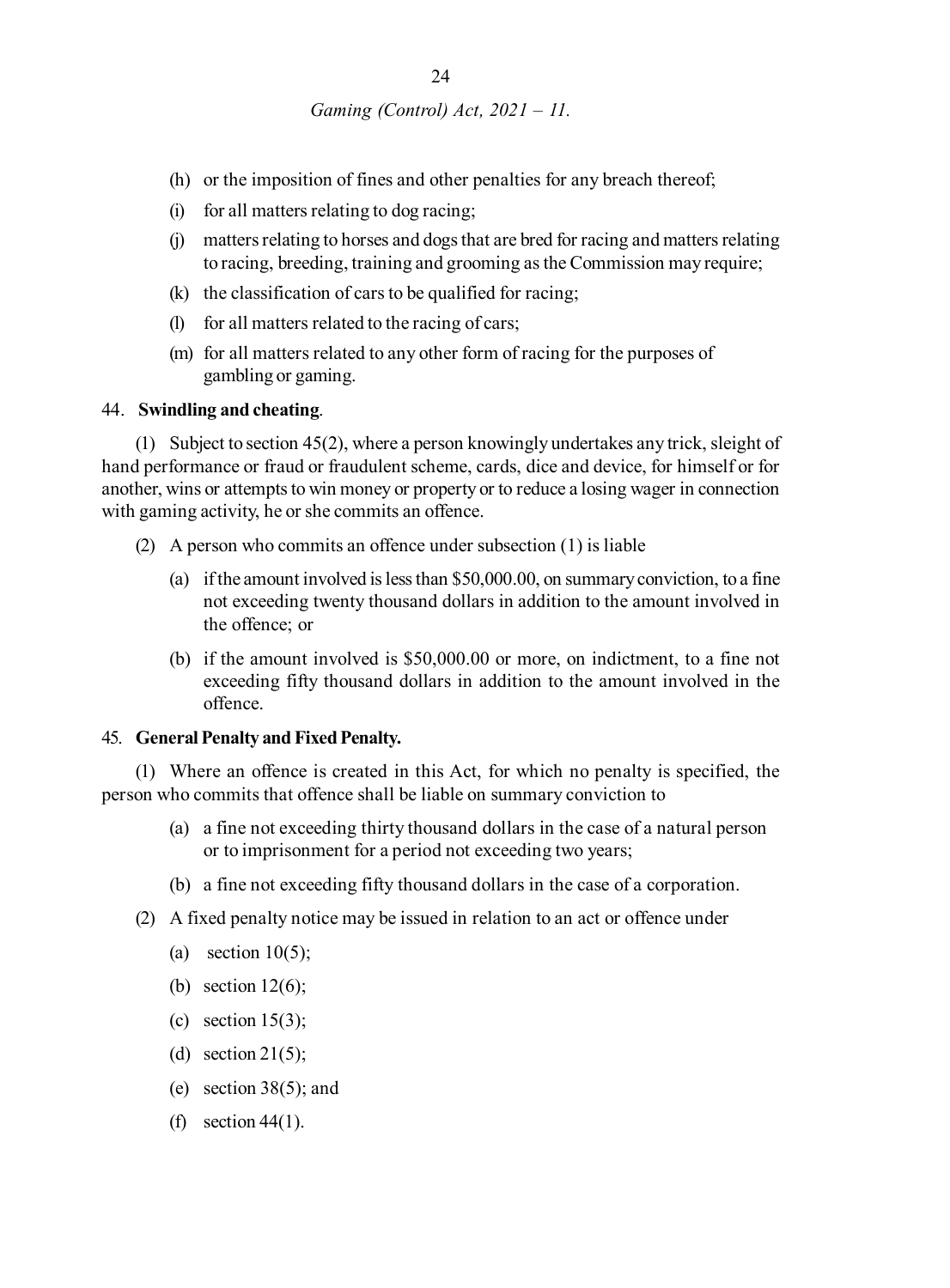(3) Where circumstances giving rise to a reasonable belief that a person has committed an offence to which subsection (2) applies, the Commission may give a notice, in writing, in the form prescribed, offering that person the opportunity to discharge any liability to conviction of that offence by payment of a fixed penalty under this section.

- (4) A person shall not be liable to be convicted of the offence if
	- (a) the fixed penalty is paid in accordance with this section;
	- (b) the offence is no longer being committed and the person becomes compliant with the provisions of the Act

within fifteen days following the issuance of the notice referred to in subsection (3).

(5) Where a person is given notice under this section in respect of an offence, proceedings shall not be taken against the person for that offence until the end of the fifteen days following the date of the issuance of the notice.

(6) Payments of a fixed penalty are to be made to the Commission and in any proceedings, a certificate that payment of a fixed penalty was or was not made to the Commission by a date specified in the certificate shall, if the certificate purports to be signed by the Chairman of the Commission, be admissible as evidence of the facts stated in the notice.

- (7) A notice under subsection (3) of this subsection shall
	- (a) specify the offence alleged;
	- (b) give such particulars of the offence as are necessary for giving reasonable information of the allegation; and
	- (c) state the period of fifteen days during which, by virtue of subsection (4), proceedings will not be taken for the offence.

(8) The fixed penalty for the offences referred to in subsection (2) shall be specified in the Fifth Schedule.

(9) In any proceedings for an offence to which this subsection applies, no reference shall be made after the conviction of the accused to the giving of any notice under this section or to the payment or non-payment of a fixed penalty unless, in the course of the proceedings or in some document which is before the court in connection with the proceedings, reference has been made by or on behalf of the accused to the giving of the notice, or, as the case may be, to such payment.

(10) In this subsection, "proceedings" means any criminal proceedings in respect of the act or omission constituting the offence specified in the notice referred to in subsection (2).

#### 46. **Regulations.**

(1) The Minister may, after consultation with the Commission, make regulations generally for the purpose of controlling gaming and betting in Saint Christopher and Nevis.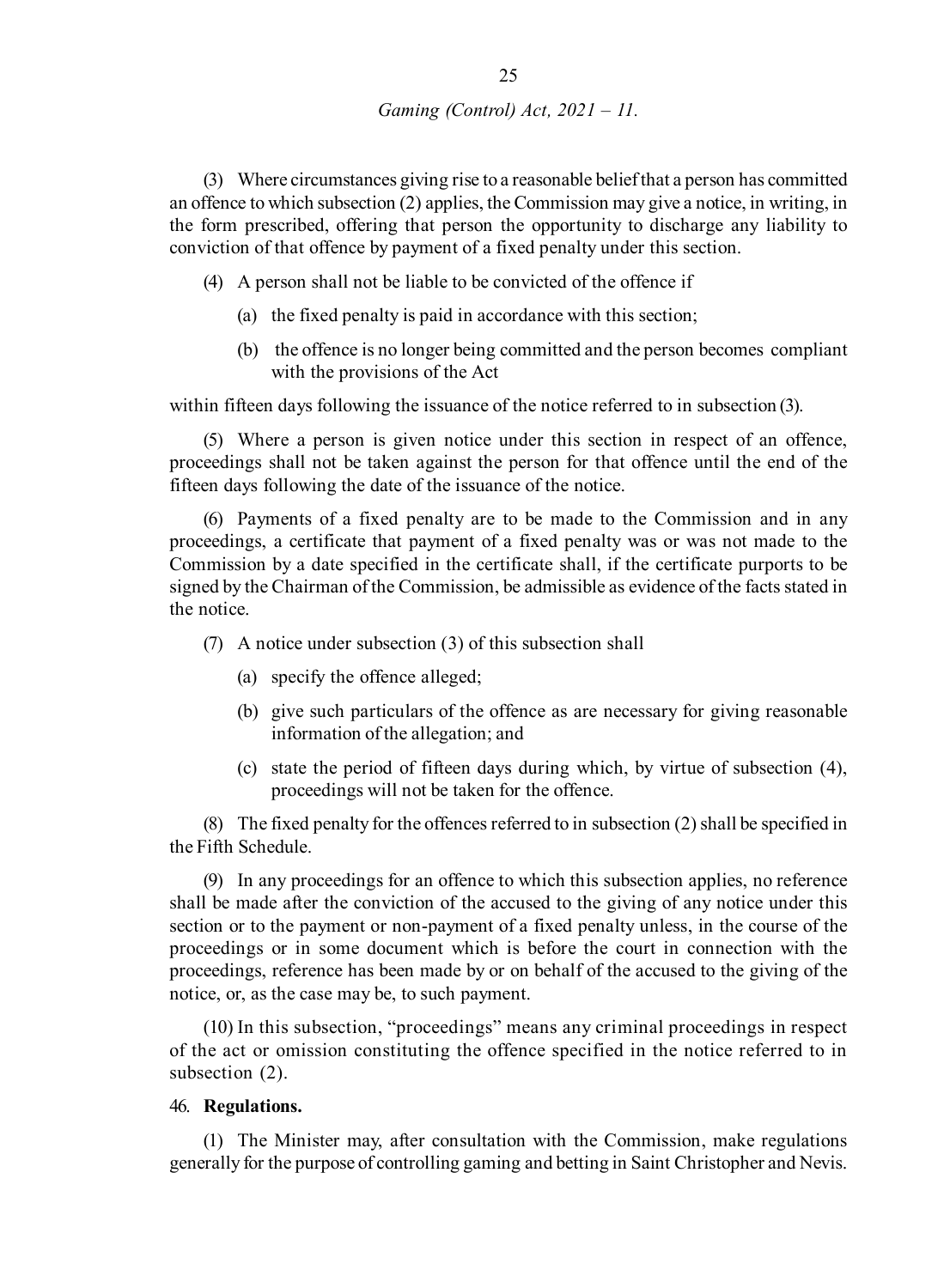(2) Without prejudice to the generality of subsection (1), the Minister may make regulations for the following purposes, that is to say,

- (a) prescribing the form and content of the application for a gaming licence;
- (b) prescribing the criteria for eligibility for obtaining a gaming licence;
- (c) prescribing the terms and conditions to be attached to a gaming licence;
- (d) prescribing the criteria to be provided to obtaining a supplier's registration;
- (e) prescribing the terms and conditions for operation of a junket service and for registration of junket operators;
- (f) providing for the cards, tokens or other articles to be used in gaming, and for the supply or the inspection by the Commission of such cards, tokens or articles as aforesaid;
- (g) prescribing the records to be kept by the holders of physical gaming licences under this Act;
- (h) prescribing the accounts to be kept by the holders of physical gaming licences under this Act and requirements for the audit of such accounts;
- (i) providing for the supply to the Minister of information regarding premises licensed under this Act and the activities of any person upon such premises;
- (j) with respect to the stationing of inspectors or other officers upon premises licensed under this Act and the functioning of such officers;
- (k) prescribing maximum stakes which may be permitted in any physical gaming at premises licensed under this Act;
- (l) verifying and checking the amount of takings on any day or during any period at premises licensed under this Act;
- (m) for any purpose for which regulations are authorised or required to be made under this Act;
- (n) prescribing anything authorised or required by this Act to be prescribed;
- (o) prescribing the manner in which disputes between the licensee and any other person may be determined;
- (p) governing the holding of bingos and raffles.

(3) Regulations made under this section may provide for offences for breach of any regulation so made and may provide for a fine not exceeding twenty-five thousand dollars.

#### 47. **Act to bind the Crown.**

This Act binds the Crown.

#### 48. **Transitional.**

(1) Where a person owns or operates a slot parlour or is a slot operator, he or she shall have three months from the coming into force of this Act to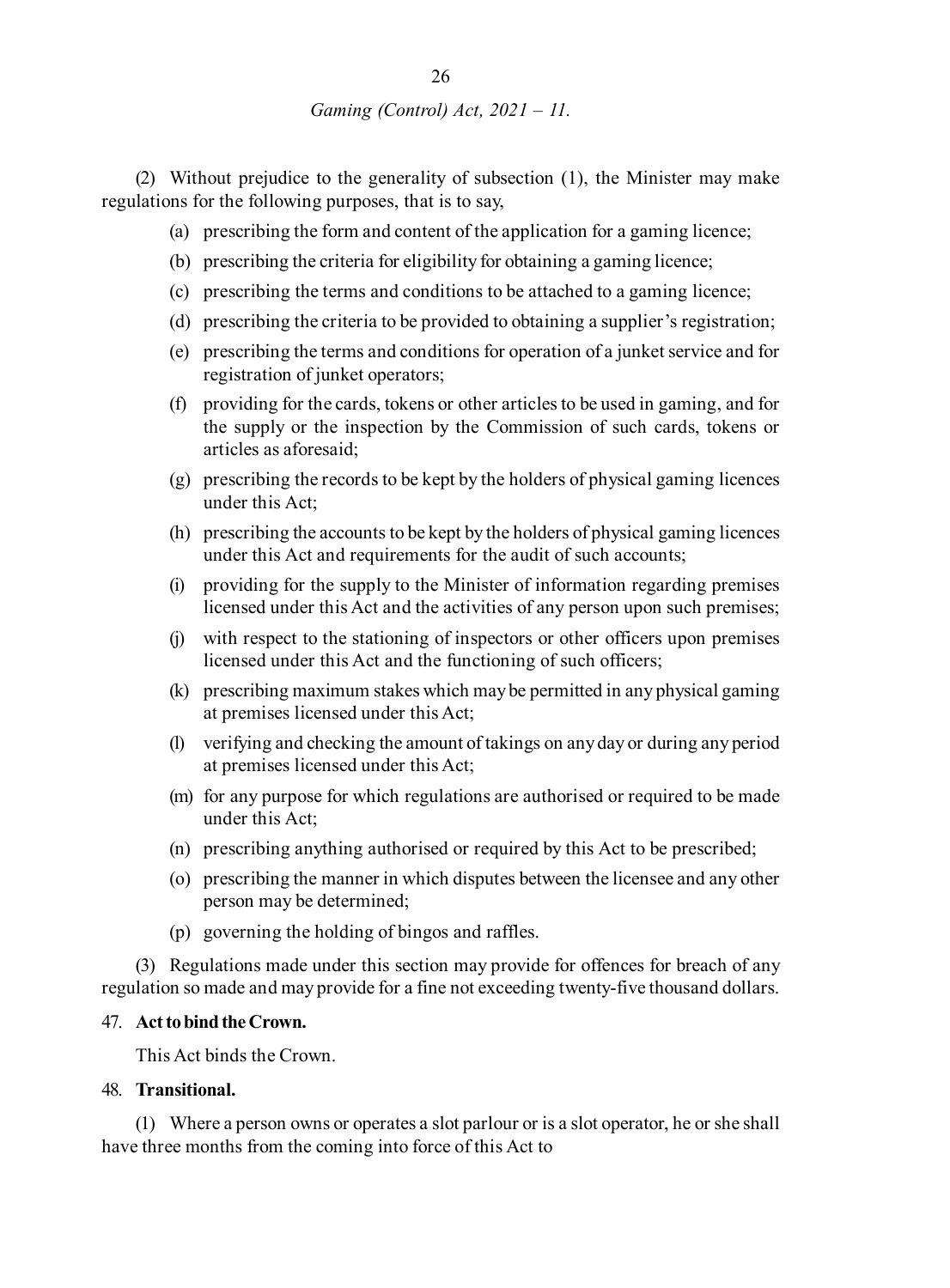- (a) licence his or her slot parlour, including the number of slot machines; or
- (b) register his or her slot operations including the number of slot machines.

(2) With the exception of persons referred to under subsection (1), a person who immediately before the date of commencement of this Act was already carrying on a licensed gaming activity, shall

(a) be deemed to be duly licensed under this Act for a period of four months from the coming into force of this Act whereupon the gaming entity shall be required to apply for a gaming licence and to pay the prescribed application fee;

(3) Where the application is successful pursuant to subsection (2), the licensee shall be exempted from the payment of any licence fees until 31<sup>st</sup> December, 2021.

(4) Where immediately before the date of commencement of this Act, a person is engaged in the activities of a distributor or supplier in accordance with the provisions of section 12 that person shall, within three months of the coming into force of this Act, apply to be registered as a distributor or supplier as the case may be.

#### 49. **Application of Taxes.**

The provisions of this Act shall be without prejudice to the application of any tax or levies that may be imposed by the Comptroller of Inland Revenue.

#### 50. **Repeal.**

The Betting and Gaming Act, Cap. 17.01, is repealed.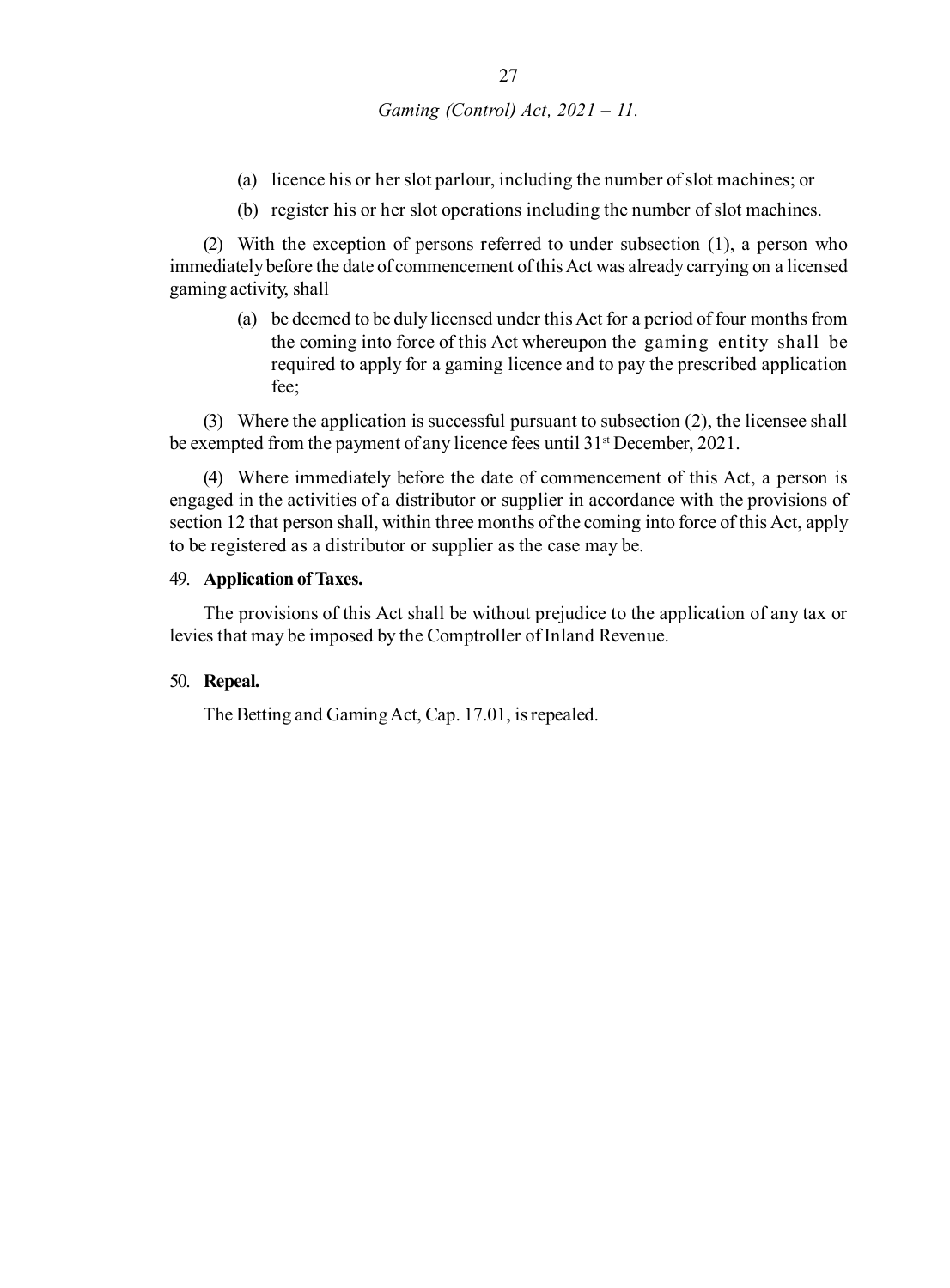28

*Gaming (Control) Act, 2021 – 11.*

First Schedule

(section 11)

Application Form

# **FORM 1 GAMING CONTROLACT**

# **APPLICATION FOR GAMING LICENCE (CASINO/SLOT PARLOUR/LOTTERY/ RACING/INTERNET GAMING)<sup>1</sup>**

| Street Address of Enterprise:                                           |
|-------------------------------------------------------------------------|
|                                                                         |
|                                                                         |
| (Applicant's name) (Enterprise name)                                    |
| A licence to operate a Casino/Slot Parlour/Lottery/Racing Establishment |
| Location                                                                |
|                                                                         |

<sup>&</sup>lt;sup>1</sup> Every Application to be accompanied with documentation in the Second Schedule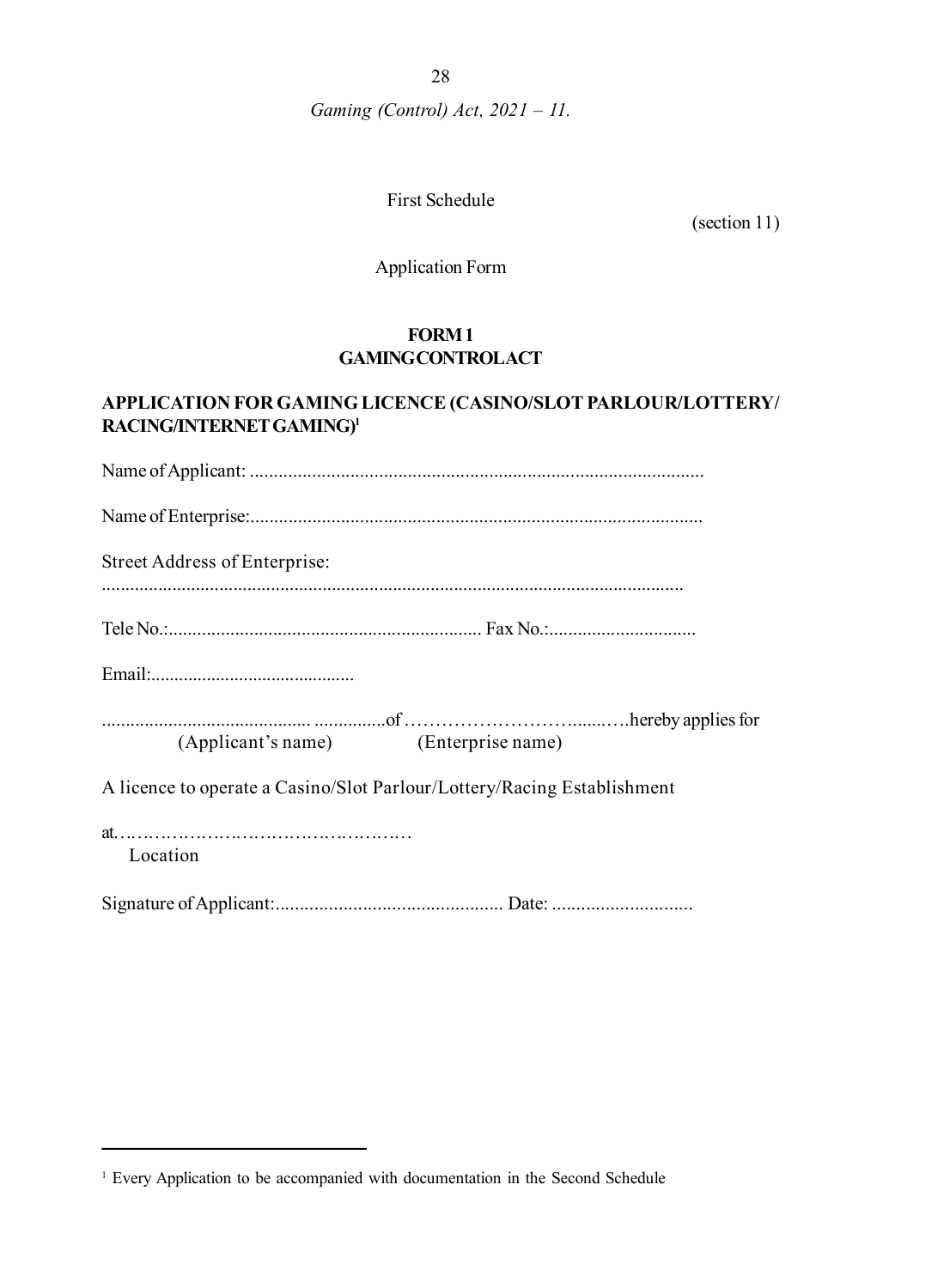# Application Form

# **FORM 2 GAMING CONTROL ACT**

# **APPLICATION FOR REGISTRATION OF SUPPLIER OR DISTRIBUTOR<sup>2</sup>**

| Street Address of Enterprise:        |
|--------------------------------------|
|                                      |
|                                      |
|                                      |
|                                      |
| (Applicant's name) (Enterprise name) |
|                                      |
|                                      |

<sup>&</sup>lt;sup>2</sup> Every Application to be accompanied with documentation in the Second Schedule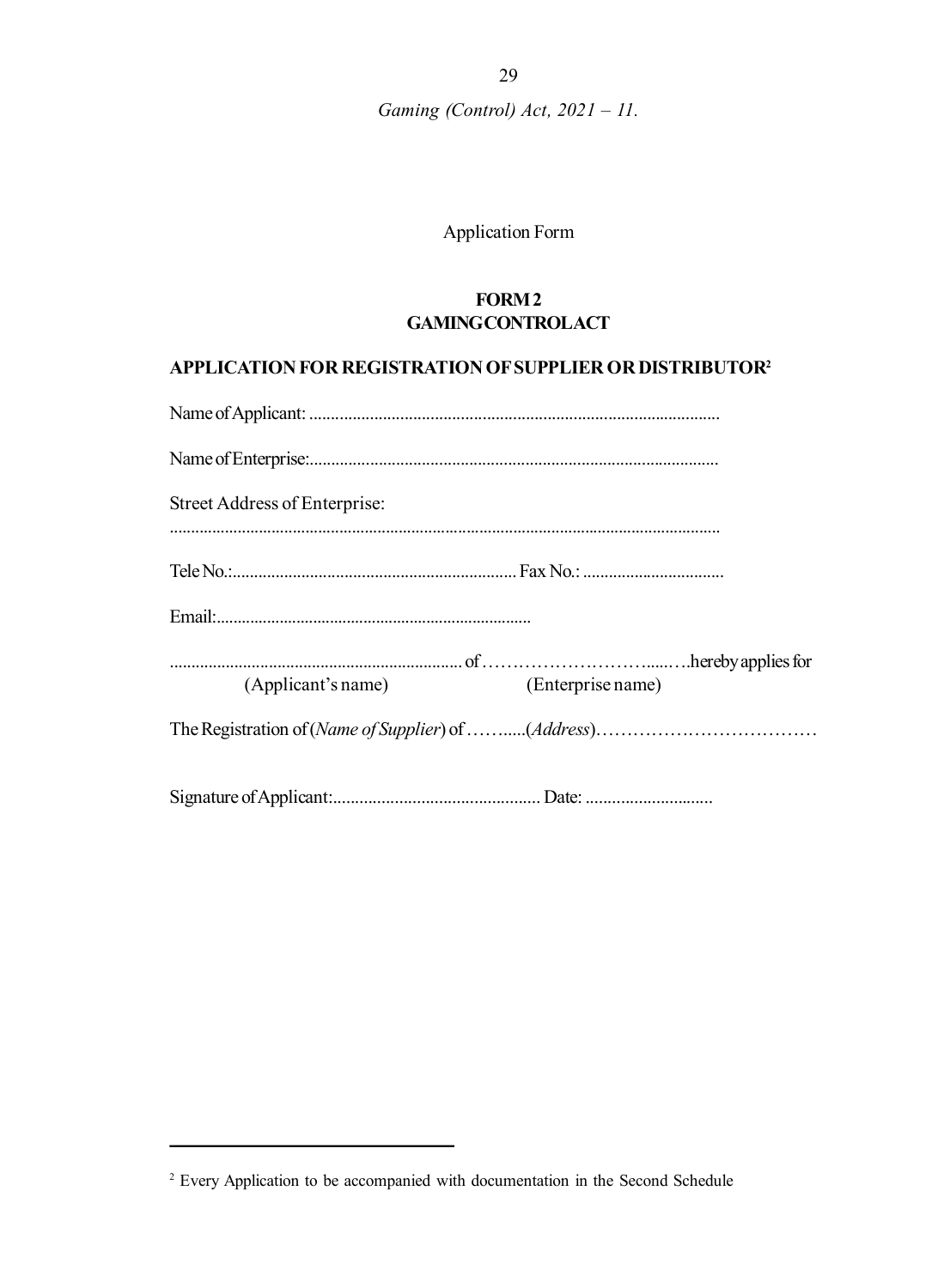# FORM<sub>3</sub>

(section 11)

# **GAMINGCONTROLACT**

APPLICATION FOR REGISTRATION OF LOTTERY AGENT

| Street Address of Enterprise:        |  |
|--------------------------------------|--|
|                                      |  |
|                                      |  |
|                                      |  |
|                                      |  |
| (Applicant's name) (Enterprise name) |  |
|                                      |  |
|                                      |  |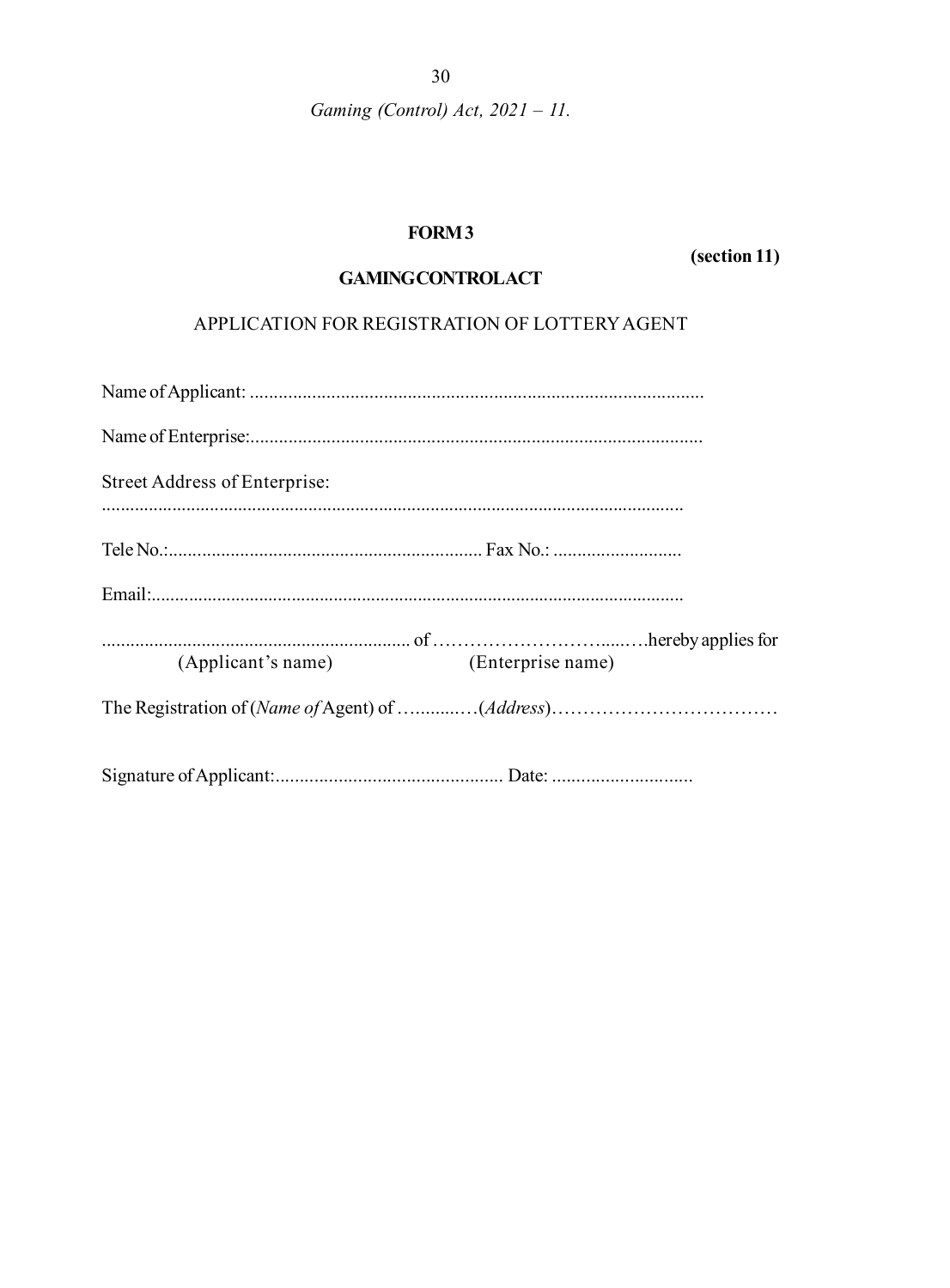# **Second Schedule Licence Requirements** (Section 11)

Part A

# **INFORMATION TO BE CONTAINED IN AND TO ACCOMPANY AN APPLICATION FOR THE GRANT OF A LICENCE**

- 1. The name and address of the gaming activity in respect of which the licence is sought.
- 2. The name and address of the applicant.
- 3. The type of gaming activity the applicant proposes to conduct.
- 4. The source and quantum of funds for initial capital or acquisition of the gaming activity.
- 5. The address of the principal office of the applicant and of its registered office if different.
- 6. If the applicant is a corporation, limited liability company, partnership or other entity the applicant must provide
	- (a) the date and place of incorporation or formation and a copy of the memorandum and articles of association, Act, charter, partnership agreement or other instrument constituting and defining the constitution of the applicant verified by a declaration made by one of its directors or partners or its secretary; and
	- (b) a brief description of the structure or organisation of the applicant including any parent or subsidiary of the applicant.
- 7. The name and address of each person who
	- (a) owns or controls the gaming activity;
	- (b) is a director or officer of the gaming activity;
	- (c) is an agent of the applicant;
	- (d) otherwise participates in the conduct of the affairs of the gaming activity.
- 8. The following information is also required from the named persons in Item 7 and each significant shareholder
	- (a) legal name and any alias and residential address;
	- (b) occupation (over the previous five years) and business address;
	- (c) date of birth;
	- (d) citizenship;
	- (e) social security number;
	- (f) passport number;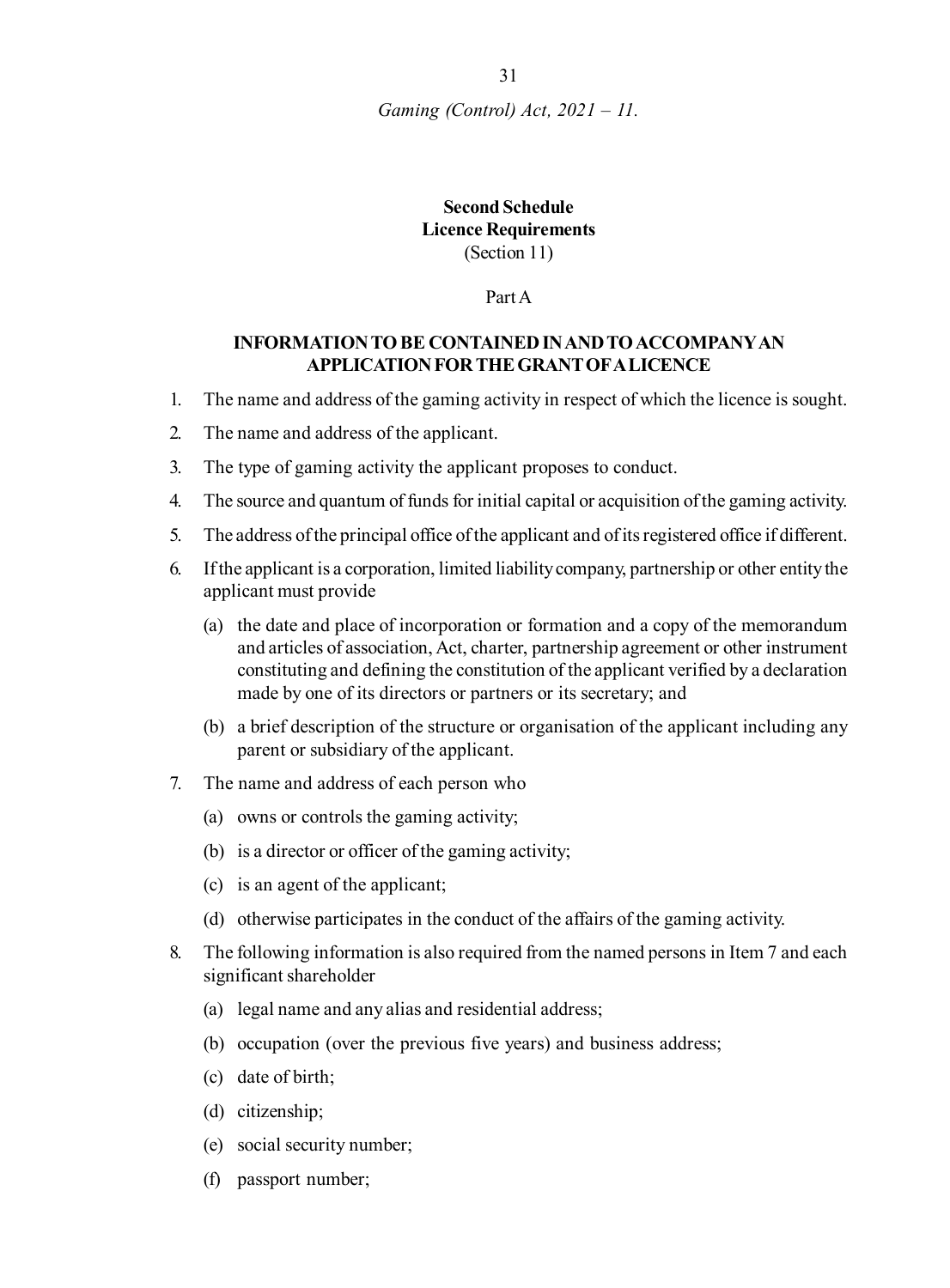- (g) two (2) character references, a police or other certificate satisfactory to the Commission that the person has not been convicted of a serious crime or any offence involving dishonesty.
- 9. The name and address of any depository institution at which a transaction account is maintained for the purposes of the gaming activity.
- 10. Where appropriate a statement in writing in a form acceptable to the Commission from the body responsible for the administration of the laws relating to gaming activities and the supervision of the businesses in the country in which the applicant or its parent company is incorporated that the body has no objection to the application being made.
- 11. If the applicant is a company the following information is required (where applicable):
	- (a) the annual accounts for the two-year period immediately preceding the date of the application, of each significant shareholder which is a body corporate, together with similar accounts for the parent body, if any, of each of the bodies corporate or the annual accounts for the current year, in the case of a body corporate which is in existence for less than two years;
	- (b) two or more references verifying the good financial standing of each significant shareholder who is a natural person;
	- (c) the name and address of its proposed auditor;
	- (d) a statement giving the date for the drawing up of the annual accounts of the applicant;
	- (e) confirmation in writing under the hand of the presiding officer of the applicant and the presiding officer of its parent body, if any, that they concur in the making of the application;
	- (f) three business references of which at least one shall be from a bank;
	- (g) a detailed business plan, containing details of the current gaming activity, if any, of the applicant and its proposed activities if the licence applied for is granted, including;
		- (i) the reasons for applying for the licence;
		- (ii) the business aims of the applicant in respect of the gaming activity;
		- (iii) a detailed statement setting out its proposed initial assets and its proposed assets and expected liabilities at the end of each of the two years next succeeding the date of such grant together with an estimate of expected income;
		- (iv) particulars of its management structure and personnel;
		- (v) the names and addresses of the registered offices of all subsidiary companies of the applicant together with a statement as to how much of the capital of each company constitutes an asset of the applicant;
		- (vi) a chart showing the relationship to its subsidiaries and affiliates and any holding company;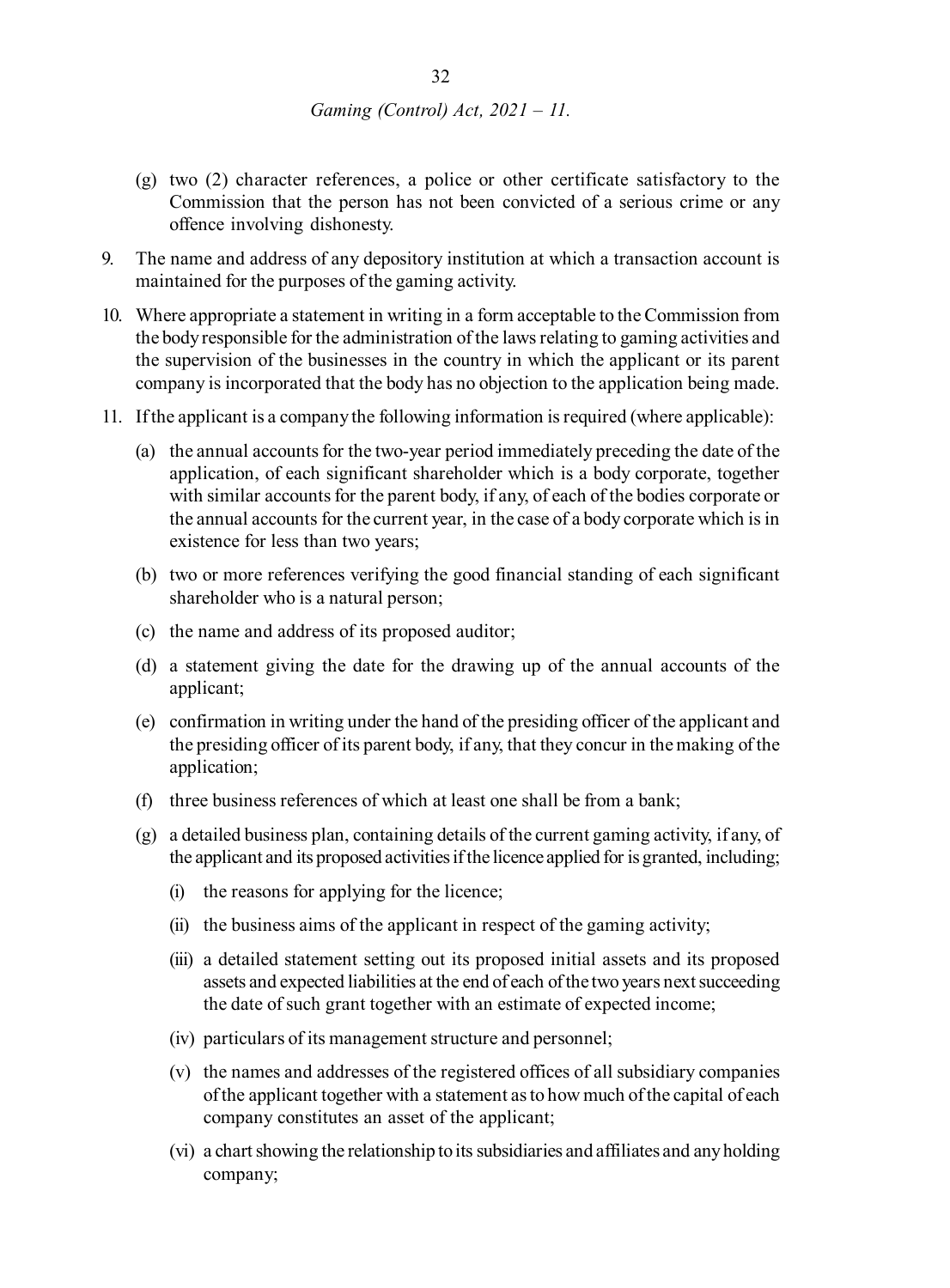- (vii) a brief description of each of its subsidiaries and affiliates; and
- (viii) details of the identified economic needs that the applicant intends to meet, growth prospects in that service area over the next five years, the exact nature and source of capital financing to be made available to the company for startup and ongoing operations;
- (h) details of the applicant's proposals for establishing and maintaining, in respect of the gaming activity, systems of control, inspection and report, if the licence applied for is granted;
- (i) in the case of a company incorporated outside the Saint Christopher and Nevis, the name and address of the supervisory or regulatory authority responsible for the supervision of each of the applicant's agents operating outside of Saint Christopher and Nevis.
- 12. If the applicant is a franchise holder, the following is required: the contract and any other documents relating to the operation of the franchise.
- 13. General requirements:
	- (a) the applicant must submit a description of any gaming activity, other than that which is the subject of the application, previously or currently engaged in by the applicant;
	- (b) the applicant must submit completed copies of a Personal Questionnaire for each executive officer, director, key gaming employee and significant shareholder;
	- (c) the applicant must submit copies of the applicant's audited financial statements.
- 14. Any other information requested by the Commission.

#### Part B (27)

# Registration Requirements

- (2) The application of a key gaming employee shall be accompanied by:
	- (a) the prescribed fee;
	- (b) a recent police report;
	- (c) a sworn declaration by the applicant that he or she is not a beneficial owner or controller of a bank
	- (d) past employment history
	- (e) Qualifications
	- (f) training
	- (g) two (2) credible references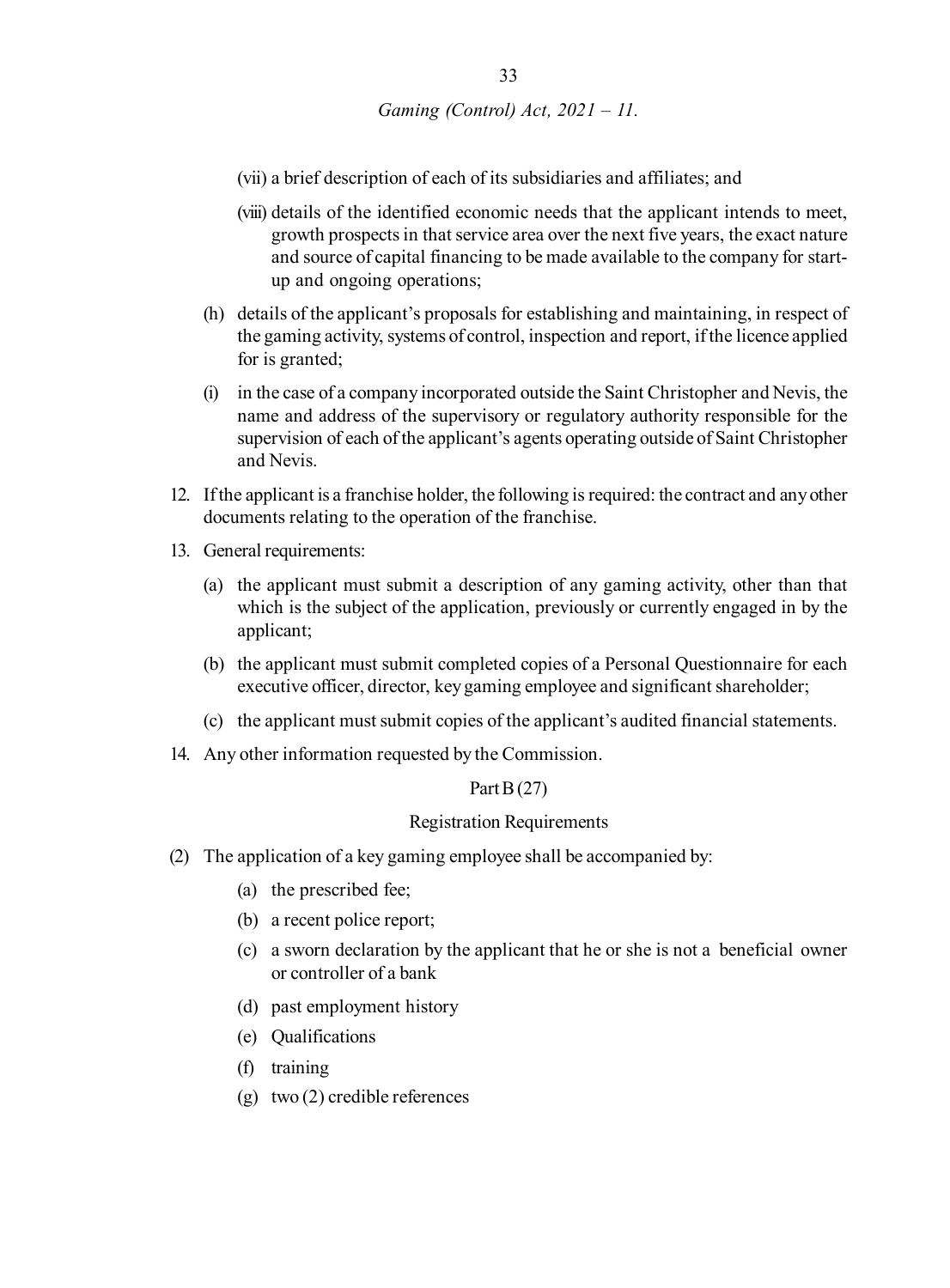# **Third Schedule**

(Section 22)

(1) The following persons shall be required to satisfy fit and proper requirements as part of an application for a gaming licence:

- (a) owners and members of the applicant;
- (b) officers and managers of the applicant;
- (c) directors of the applicant;
- (d) all holding companies of the applicant;
- (e) any directors of a holding company employed by or otherwise affiliated with the holding company or applicant;
- (f) any officers of the holding company exercising control or influence over the operations of the applicant;
- (g) all shareholders of a holding company owning greater than 5 percent of the stock of the holding company;
- (h) each lender of the applicant except that banks and other licensed lending institutions acting in the ordinary course of business shall be exempt from this requirement.
- (i) Key gaming employees
- (j) any other person who, in the opinion of the Commission, can exercise control or influence over the operations of the applicant

# **Fourth Schedule**

#### **Part I**

#### **LICENCE FEES (sections 14, 19)**

| <b>Description of Licence</b> | <b>Fees</b>            |                           |
|-------------------------------|------------------------|---------------------------|
|                               | <b>Application Fee</b> | <b>Annual Licence Fee</b> |
| Casino                        | \$10,000.00            | \$100,000.00              |
| Internet Gaming               | \$5000.00              | \$50,000.00               |
| Lottery                       | \$5000.00              | \$50,000.00               |
| Slot Parlour                  | \$2000.00              | \$20,000.00               |
| <b>Sports Betting</b>         | \$1000.00              | \$10,000.00               |
| Racetrack                     | \$1000.00              | \$10,000.00               |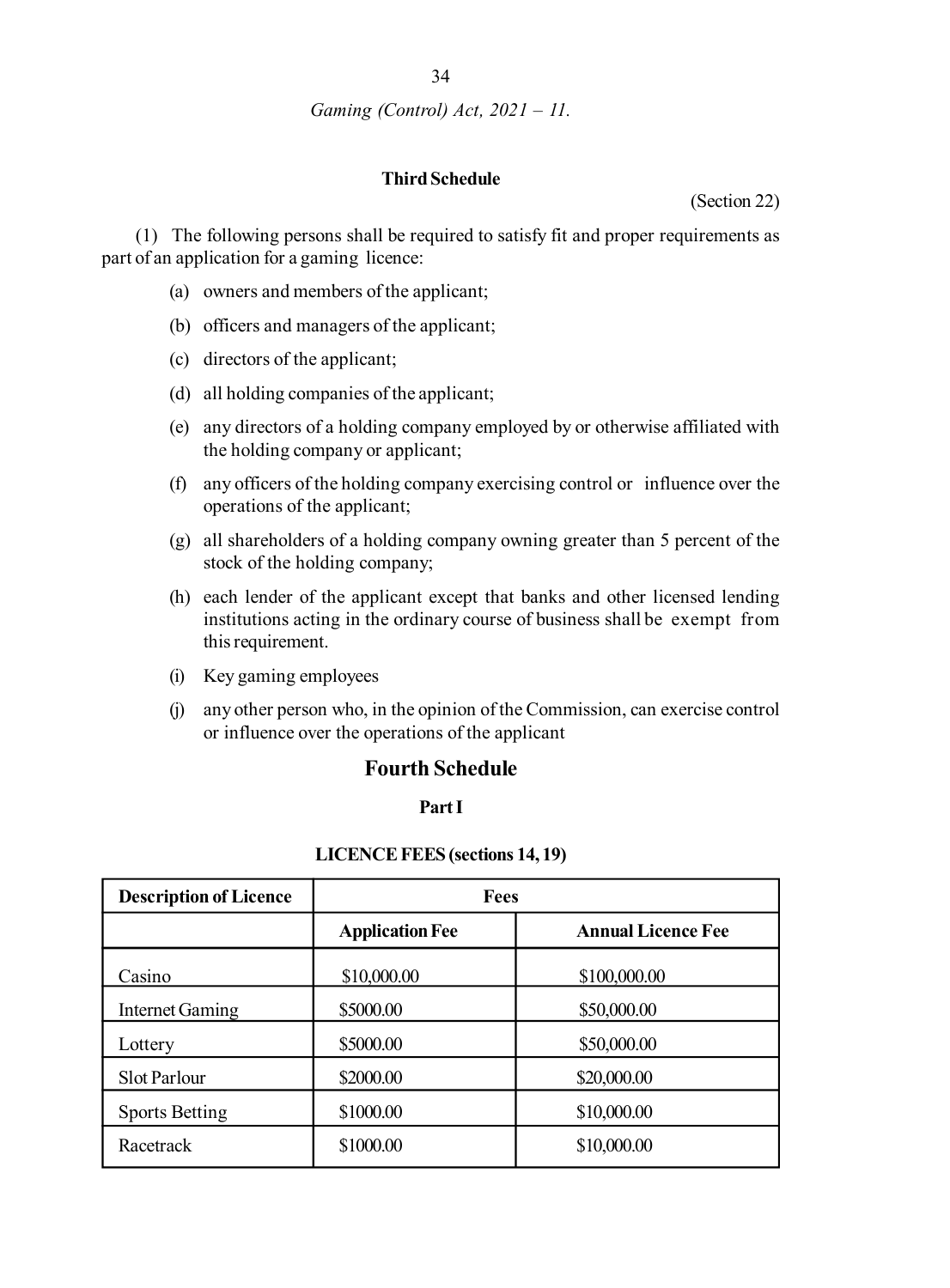# PART II

# REGISTRATION FEES (sections 12, 21, 26)

| <b>Description of Registration</b> |                        | Fees                           |
|------------------------------------|------------------------|--------------------------------|
|                                    | <b>Application Fee</b> | <b>Annual Registration Fee</b> |
| Distributor                        |                        | \$1000.00                      |
| Supplier                           |                        | \$1000.00                      |
| Key Gaming Employee                | \$250.00               | \$500.00                       |
| Junket Operator                    | \$1000.00              | \$5000.00                      |
| Lottery Agent                      |                        | \$1000.00                      |
| Sot operator                       | \$100.00               | \$250.00                       |
| Slot Machine registration          |                        | $$250.00$ (per machine)        |

# Part III

# Registration of Slot Operations

| Category        | No. of Machines       | Annual Registration Fee |
|-----------------|-----------------------|-------------------------|
| Slot Operator A | $1-5$                 | \$200.00                |
| Slot Operator B | $6-10$                | \$500.00                |
| Slot Operator C | $11-20$               | \$1000.00               |
| Slot Parlour    | 21 machines and above | \$20,000.00"            |